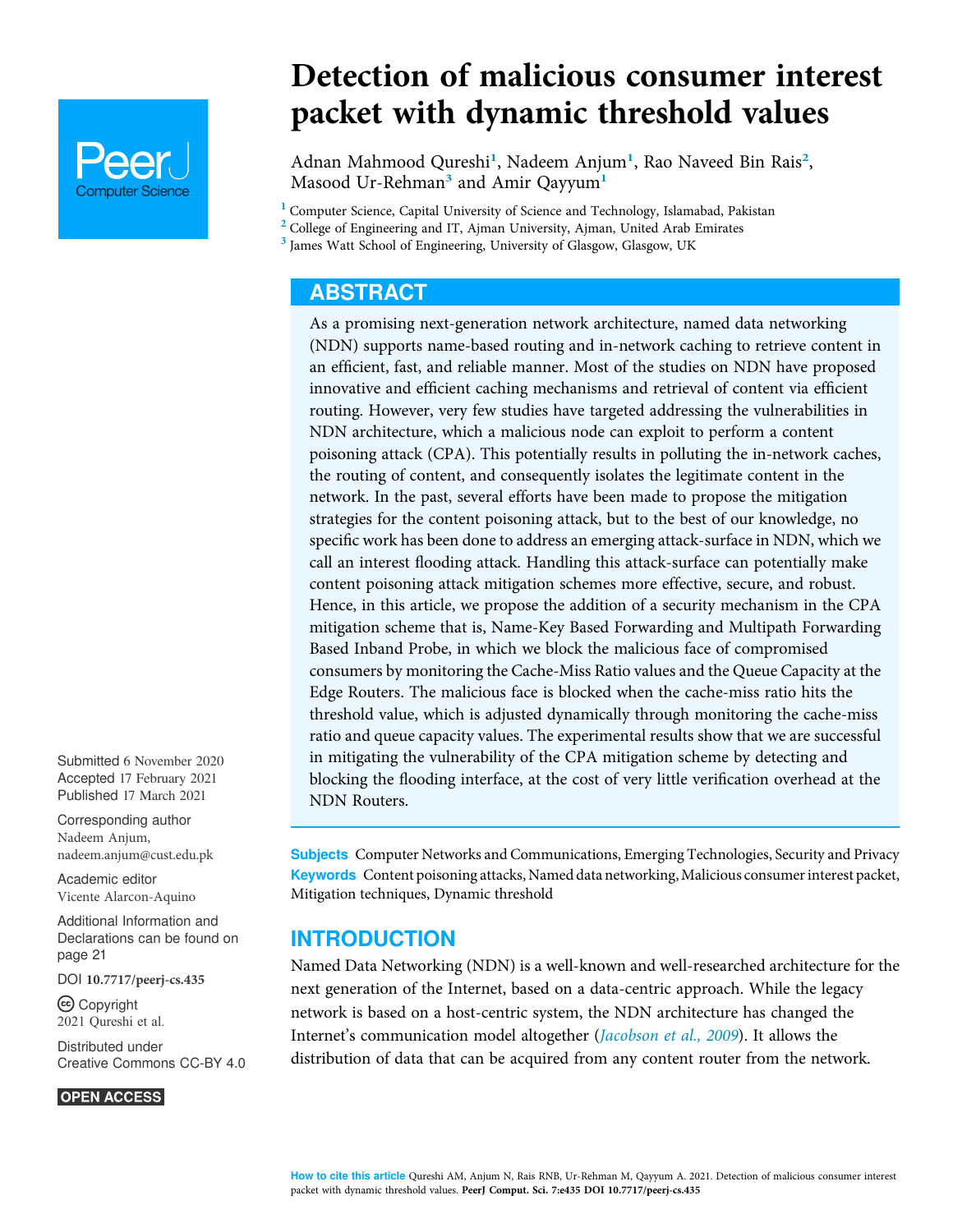A content provider can produce the data in advance and place it as auxiliary storage that can be accessed by any consumer anytime, even if the producer gets offline. A producer does not have to be online, and a consumer does not have to be connected to the producer to fetch the data; Instead, the consumer can acquire data through in-networking caches. While NDN increases content availability in the network via in-network caching, the integrity of content becomes critical, given NDN's nature (*Tarkoma, Ain*  $\&$  *Visala, 2009*). Hence, NDN opens several security-related issues that are not relevant to the legacy network communication. It includes some new types of data integrity attacks where a malicious or compromised node provides a corrupted copy of the content. These issues are often ignored in NDN-related communication and caching mechanisms and are our main focus in the article.

One of the most critical attack vectors in NDN is the Content Poisoning Attack. The attacker compromises the Content Router (CR), and this compromised CR sends a reply to the legit request with totally bogus or corrupted content. This poisoned content pollutes the in-network caches of intermediate NDN routers and thus deprives the consumers of the requested content's legitimate copy. Hu et al. (2018) proposed a comprehensive scheme to mitigate the Content Poisoning Attack (CPA). A special interest packet is generated by the consumer, which contains the hash of the poisoned data. This article is all about the identification and mitigation of security flaws that can be exploited by the attacker during this CPA mitigation process.

The research problem lies in the CPA mitigation scheme proposed by Hu et al. (2018). A consumer with malicious intent can flood the network with the Interest packet containing the hash digest of legit or un-poisoned data. This hash is stored in its exclude filter field. During CPA mitigation, this packet can flood the network, which will enable multipath forwarding and on-demand verification of hash at the router. This flooding attack can severely affect the throughput of the network or even cause a denial of service for other legitimate consumers. Therefore, it is essential to mitigate and add this additional security feature along with CPA mitigation (*Qureshi*  $\&$ Anjum, 2020).

In this article, we proposed a scheme to detect the flooding attack generated by the compromised Consumer. A satisfaction test is performed to check if the excluded interest packet is non-existent in the cache or a legit packet. If the cache miss ratio (of the excluded interest packet) reaches the threshold value, it is considered an attack. A lightweight parameter is added to the Content Store data structure, which stores cache miss counter value. This value is compared with the specified threshold value. When the cache miss counter reaches near that threshold value, an event is raised that blocks the incoming malicious face. Also, in our scheme, we made the threshold value adaptable. At first, the initial threshold value is calculated by taking the total buffer size and divided it by the verification rate. The proposed idea is that when cache miss ratio avg crosses 50%, and queue capacity saturates, the threshold value is reduced to half. This process continues until the value is thrashed to one.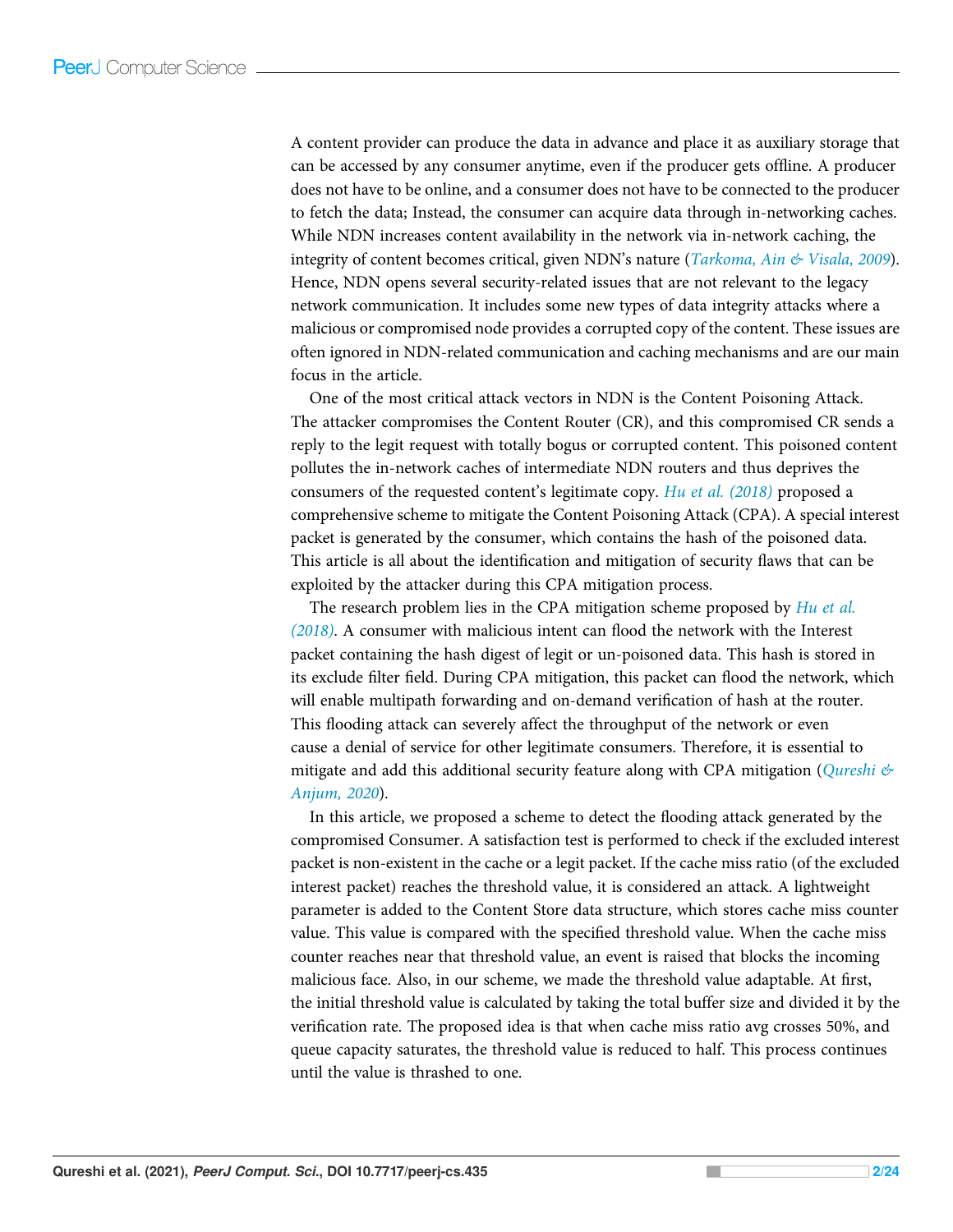The articles's main contribution is the addition of a security feature that fills up the attack surface that can be exploited by the malicious consumer. Our contributions are:

- Adjustment of the threshold value dynamically by monitoring the cache-miss ratio value and queue capacity.
- Detection and mitigation of the flooding attack of special interest packets generated while mitigating the content poisoning attack.

Further, this article is organized into five sections; the second section emphasizes the literature review and related work. The third section is the proposed approach, and in the fourth section, experiments and results are highlighted along with the conclusion in the fifth section.

# RELATED WORK

Any network's primary goal is to share web content, including photographs, texts, and videos. Implementing security standards and goals such as confidentiality, integrity, and accessibility can ensure robust and flawless communication. Privacy guarantees that only the approved individual shall access the data. Integrity means that the receiver's received data must be similar to the one sent by the sender. Availability ensures that network infrastructure should be available for an authorized user whenever he needs the service (Wein et al., 2007).

Kumar et al. (2019) and Hassanein  $\&$  Zulkernine (2015) explained some of the most common attacks within the existing TCP/IP model such as Denial of Service (DoS) attack, Distributed Denial of Service (DDoS) attack, eavesdropping (snooping), masquerading, TCP Replay Attack, Man in the Middle Attack, repudiation, and traffic analysis attack. These legacy attacks are not possible in NDN because of the absence of the host, but with the advent of this new architecture, some new attack surfaces have emerged which need to be addressed and it is an active research area.

## NDN's data-centric security and security issues in NDN

At the network layer of NDN, data-centric security is mandated via a digital signature on each data packet. A digital signature is added by the content provider (producer) to every data packet associating the data to the packet name when data is being generated. Authentication can be performed by the consumer on the data packet by verifying the signature using the Content Providers' public key. This authentication can be performed even if the data is retrieved from some other entity other than the content provider (Ribeiro et al., 2016).

Zhang et al. (2018) stated that If a content providers' public key is not distributed or the consumer has no information about this public key, in that case, the data producer places the signing key name into the specific field of the data packet. It is known as the KeyLocator field. A consumer can acquire a public key by following this field of KeyLocator and can retrieve it just like a normal data packet. *Kumar et al.* (2019) explained some of the most common attacks within the existing TCP/IP model such as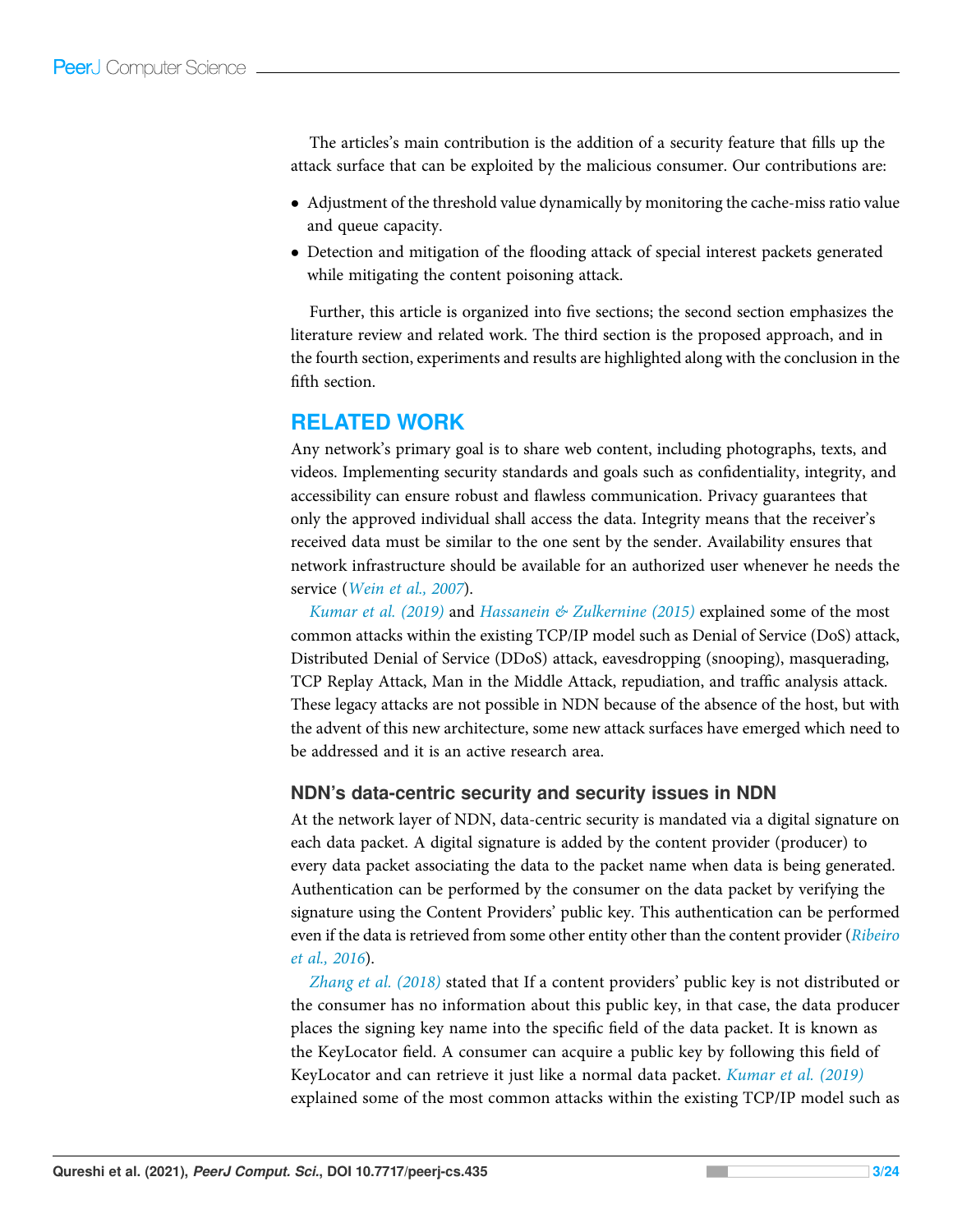| Table 1 NDN attack types.             |                       |                              |                              |                                   |  |
|---------------------------------------|-----------------------|------------------------------|------------------------------|-----------------------------------|--|
| <b>Attack types</b>                   | Adversary             | <b>Victim</b>                | Compromised<br>security goal | NDN element<br>involved in attack |  |
| Flooding attack of<br>interest packet | Consumer              | Consumer/<br>Router/Producer | Availability                 | <b>PIT</b>                        |  |
| Cache pollution attack                | Consumer              | Consumer                     | Availability                 | CS                                |  |
| Privacy attack                        | Consumer              | Consumer                     | Confidentiality              | CS                                |  |
| Content poisoning<br>attack           | Producer<br>or Router | Consumer/Router              | Integrity/Availability       | CS.                               |  |

Denial of Service (DoS) attack, Distributed Denial of Service (DDoS) attack, eavesdropping (snooping), masquerading, TCP Replay Attack, Man in the Middle Attack, repudiation, and traffic analysis attack. In a modification attack, the attacker does not only compromise the confidentiality of the data by accessing it but also compromises the integrity of the data by trying to alter it. However, this attack is not possible in NDN, because each piece of data is signed by the publisher, which the consumer can verify. However, if the router itself is compromised and alters the data packet, then a corrupted data packet may be sent to the consumer. Consumers after receiving the publishers' public key can validate this corrupted data. In a masquerading attack, the attacker masks his identity and impersonates to be another person so he/she can acquire some useful information about that person. However, this attack is also not possible in NDN because every piece of data chunk is signed by the publisher using his/her private key. In a replay attack, the attacker performs Man in the Middle attack and tries to get a copy of the message from the sender, then after modifying the message and he/she sends it to the receiver. The recipient assumes that the actual sender has forwarded the message but in fact, it is the modified message from the attacker with malicious intent. This type of attack is also not possible in NDN because the interest packet is identified by the name and for the uniqueness of the namespace in the network, a nonce is used. When the same interest packet reaches the router (with the same name and nonce), the router assumes the packet is duplicate and it is replayed; it will, therefore, be purged from the PIT table. NDN, therefore, protects itself at the network layer level from the replay attack. In NDN architecture, some inherent security features protect us from some of the legacy security attacks by default but still there are some emerging security concerns in this new architecture that needs to be addressed. Security, privacy, and access control are the three major domains that need to be covered in NDN architecture. Several attacks are possible in NDN such as Content Poisoning attack, Content pollution attack, Naming Attack, and Denial of Service attack. In privacy, it can be classified into five categories such as content privacy, signature privacy, client privacy, name privacy, and cache privacy (Wein et al., 2007; Ahlgren et al., 2012; Zhang et al., 2018; Hassanein & Zulkernine, 2015). In access control, there is some mechanism that needs to be addressed are content encryption, content attributes, clients' identity, and authorized sessions.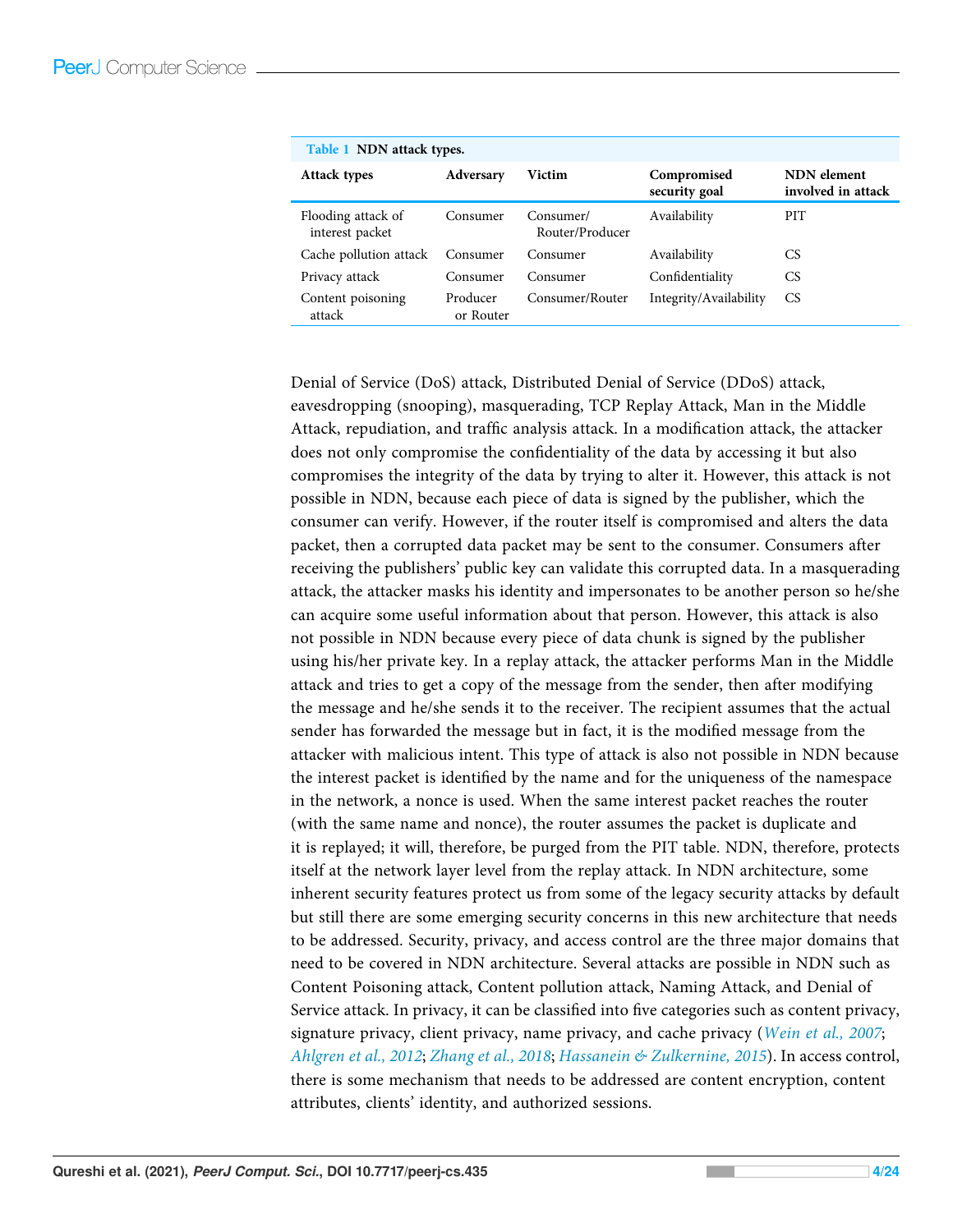## Attack types in NDN

In NDN there are four main types of security threats that are briefly discussed in the coming sections and the attack effects on the security goals are mentioned in Table 1 (Kumar et al., 2019; Tourani et al., 2018).

#### *Foodig attack of interest packet*

Benmoussa et al. (2020, 2019) explained in details the effects of an interest flooding attack, in which, an attacker can deplete the network resources by flooding the network with a large number of interest packets batches. PIT, network bandwidth, and producer resources availability to the legit users will be compromised with this attack. This attack consumes NDN resources that restrict legitimate users from accessing them.

### *Cache pollution attack*

Wang et al. (2017) discussed the anatomy of cache pollution attack, the attacker attempts to fill the cache with unwanted content in the NDN router by demanding the data packets which are unpopular and not in demand. As a result, the NDN routers' impact ratio decreases. Therefore, the cache hit ratio of the interest packet of the legitimate user will thrash. This will increase the latency and reduce the throughput of the network.

### *Cache privacy attack*

During an assault on cache privacy, the attacker wants to figure out whether or not the sensitive data has been accessed recently. A newly accessed item lies in the routers' cache and the requester gets a quick response to these types of data. The intruder compiles a list of content that is vulnerable to privacy and asks them one by one to know whether it is cached or not by noticing the delay in retrieving the content. If the content is identified, the attacker can conclude that a user or a group of users has recently accessed the content. The adversary will know the user's access pattern using this technique. The content type that is accessed and other related information will also be vulnerable to privacy.

#### *Content poisoning attack*

One of the most crucial attack vectors in NDN is the Content Poisoning Attack. In CPA, the attacker compromises the router, and this malicious router sends a reply to the legitimate request with totally bogus or corrupted content. The contents of intermediate routers that are involved in NDN communication are stored in CS. This poisoned content spreads when other legitimate consumers request the same content. Content in NDN is of three types, that is, legit contents, fake or poisonous contents, and corrupted contents. A valid signature of valid content is generated through the private key of a legit publisher. Similarly, a valid signature of fake content can also be generated with any private key that is not associated with the publisher's namespace. Whereas the corrupted content does not have a valid signature *Ullah et al.* (2020). In a Content Poisoning Attack, an attacker takes over a router and replies to incoming interests with corrupted content. Wu et al. (2016) explained that if a consumer requests this corrupted content, it will spread this malicious content on intermediate routers' content stores. It will result in the spreading of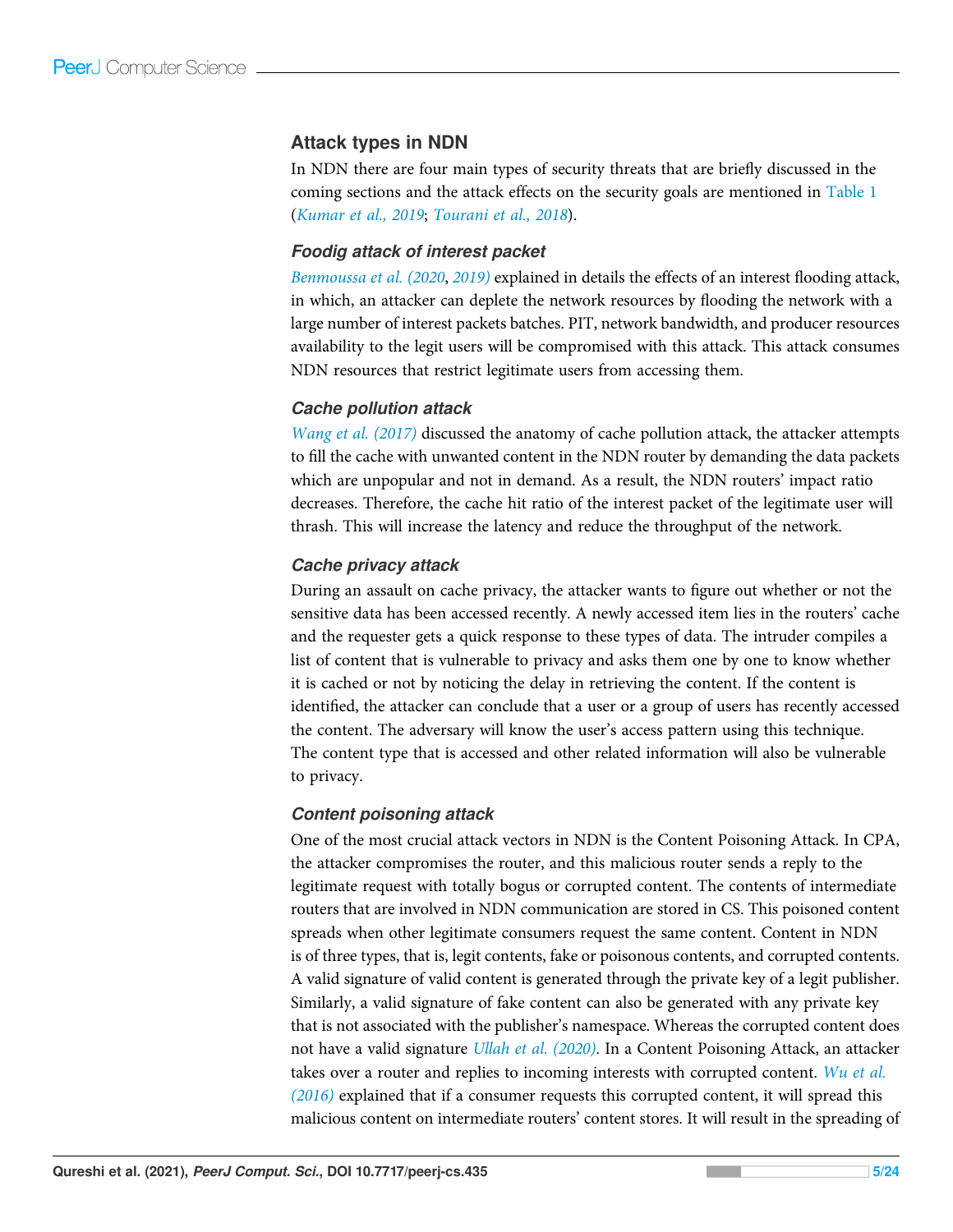this poisonous content all over the network. This verification is usually performed by Consumers who use the content verification process using the content's signature. In NDN, every router can verify the arriving contents on its own, but this verification at line speed takes resources, and it is impractical.

Gasti et al. (2012) described two ways through which a content poisoning attack can be carried out. The first way is that the attacker compromises the routers, spreading the poisoned content while satisfying the requested interest packets. The second way is that poisoned content is distributed via compromised publishers. Compromised publishers can anticipate the Data that will be in high demand, for example, highlight a famous football match, and create malicious content. So in this way, a compromised producer or router can reply with a malicious data packet against a legitimate interest packet.

### *CPA detection and mitigation approaches*

Content Poisoning Attack can be detected and mitigated through two major approaches, Collaborative Signature Verification, and the Consumer Dependent approach. The former method is those in which NDN routers collaborate to verify the content's signature. The latter method uses extra fields in the Interest and Data packets or uses clients' feedback.

## *Mitigation of CPA using consumer dependent approach*

As per NDN specification, a consumer verifies all the signatures of the requested data packets. So a feedback-based approach is used to verify the content at the router (Gasti et al., 2012). This approach is the extended version of the NVF technique, as discussed in the previous section. However, this approach has some new challenges, such as there is no trust relationship between the router and the consumers. Consumers can also be compromised, and in this way, false feedback can consume network resources. Ghali, Tsudik & Uzun (2014a) proposed a technique for content ranking calculation and stored in the exclude field of the interest packet, and the range of the values are between 0 and 1. New content is ranked 1, which gets downgraded if rated by consumers and included in the excluded field of the consumer. This approach is somewhat similar to the technique mentioned in *Gasti et al.* (2012), so it has the same limitations. *Ghali*, *Tsudik* & Uzun (2014b) highlighted some of the NDN architecture vulnerabilities, such as the PPKD field and name's digest are not the essential components of the Interest packet. Also, no such trust model is adopted unanimously by the consumer's applications to fetch the content's hash securely. Based on these vulnerabilities, a technique is proposed, which enables an IKB rule to ensure trust. According to this rule, the Interest packet must include the producer's (content publisher's) public key. It is also implied that producers should also have the public key in the Data Packets' KeyLocator field. Its implication on the router is that it should calculate the hash of the public key of the content received and compare it with the PPKD field against its PIT entry. Upon mismatch, the content is discarded but otherwise verified. Upon successful verification, content is forwarded and stored in the content store of that particular router. Yue, Li  $\&$  Pang (2019) stated that IKB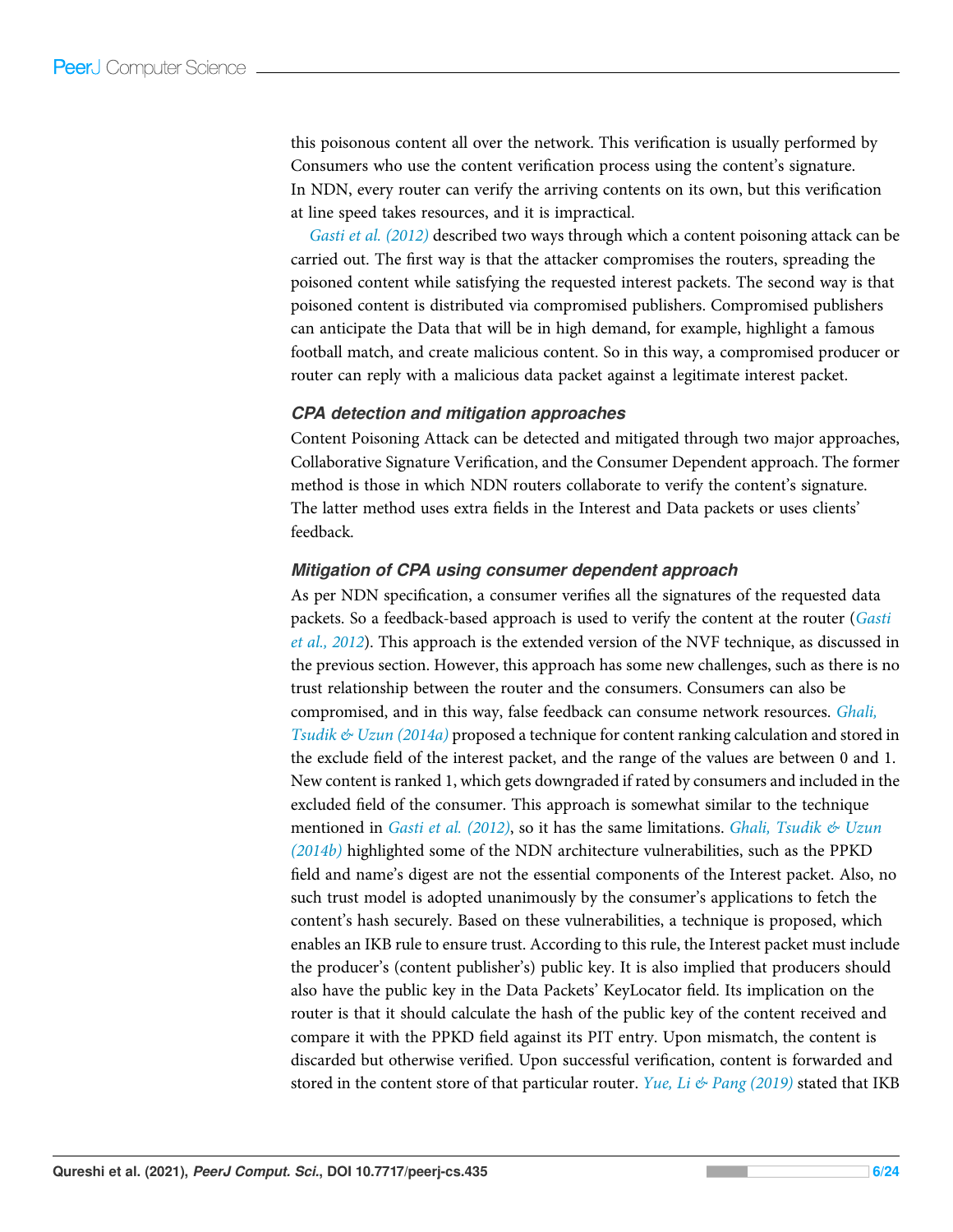implication for consumers is that it has to acquire and validate the content provider's public key before initiating the Interest packet for that specific data packet. Trust model can be acquired using three approaches: public keys of the content provider should be installed in the client application, the second one is the universal key name service, and the third one is global search-based service. Also, to reduce the core routers' workload, the author has proposed that an Interest Key Binding check on the data packet should be performed at the edge routers. In contrast, core routers should perform this check probabilistically. The cons of this approach are that it is assumed that verifying the router is trusted, but it can verify the bogus IKB to be correct if it is malicious. So this scheme lacks scalability and has overhead.

DiBenedetto  $\mathfrak{G}$  Papadopoulos (2016) proposed an approach in which consumers, upon verification failure, send a report packet, which will act as feedback to the other entities of the NDN Network. When consumers detect a poisoned content, a special interest packet is generated by the network stack, and the information regarding the poisoned content is stored in this special report packet. When the router receives this special interest packet, it acts as one of the two proposed mitigation options that the author proposed. One is Immediate Failover, and the second one is Probe First. In the first approach, the malicious face is marked with a low priority value for the future. And in the probe first technique, the node, upon receiving the special interest packet known as report packet, stops forwarding the interest packets of the namespaces on which the attack is underway. Also, that particular node informs their next-hop routers about this malicious namespace.

Nguyen et al. (2017) explained three vulnerabilities in NDN architecture; the first one is unregistered remote provider, then multicast forwarding and the last one is the best route forwarding. The first vulnerability is that the interest packet can be satisfied with any data packet received from any of the faces. Therefore, a malicious producer can induce malicious content and satisfy it before it gets satisfied by the legit producer. In NDN, faces are registered in the FIB table's corresponding values, so while doing multicast forwarding, the interest packet is forwarded to all these faces. So, the malicious producers can satisfy the interest packet with its malicious content. A router ignores a similar interest packet in the best route forwarding with the same name and selectors but different nonce when received during the suppression interval of retransmission. The interest received after this interval shall be transferred via the next lowest possible cost; thus, an interest packet can be satisfied with a malicious producer's poisoned contents.

Hu et al. (2018) proposed a comprehensive system to mitigate CPA, and this article is all about identifying security flaws and proposing a mitigation strategy to address this flaw in this system. In the following sections, this base system is elaborated in detail. This system is comprised of three phases. First is the route building phase, then there is a normal content retrieval phase, and the last one is the recovery phase in chase content poisoning. It is required that NDN routers should enable name-key-based forwarding to forward interest towards registered content sources, and to specify legitimate content sources, every route advertisement should be authenticated with a trust management system. If content poisoning occurs on intermediate routers, then a mechanism of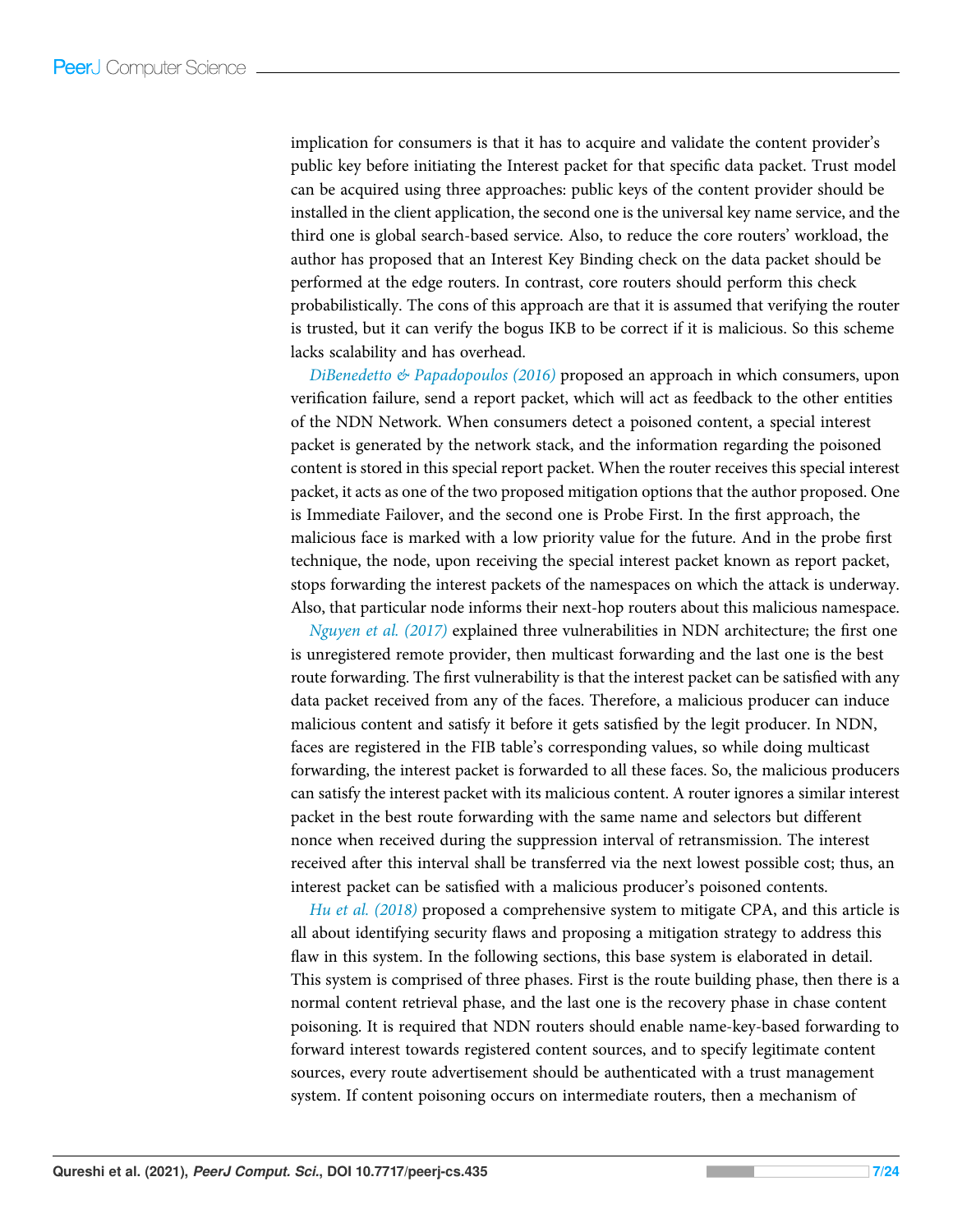| Table 2 CPA detection and mitigation.   |                           |                           |                                                                             |                                                                        |  |
|-----------------------------------------|---------------------------|---------------------------|-----------------------------------------------------------------------------|------------------------------------------------------------------------|--|
| References                              | <b>NDN</b> node Detection |                           | <b>Mitigation</b>                                                           | Overhead                                                               |  |
| Gasti et al.<br>(2012)                  | Consumer,<br>Router       | Signature,<br><b>PPKD</b> | SSCIC, DSCIC                                                                | Verification of random<br>signatures                                   |  |
| Ghali, Tsudik &<br>Uzun (2014a)         | Consumer                  | Signature                 | Content ranking                                                             | Content ranking<br>calculation                                         |  |
| Ghali, Tsudik &<br>Uzun (2014b)         | Router                    | PPKD and<br>signature     | Interest key binding                                                        | Signature verification                                                 |  |
| Nam, Kim &<br>Yeom (2015)               | Router                    | Signature                 | <b>SLRU</b> extension                                                       | Signature verification                                                 |  |
| Kim et al. (2015) Router                |                           | Signature                 | <b>SLRU</b> extension                                                       | Signature verification                                                 |  |
| Wu et al. (2016) Consumer,              | router                    | Signature                 | Reputation based<br>forwarding                                              | Signature verification                                                 |  |
| Kim et al. (2017) Router                |                           | case of<br>cache-hit      | Signature in SLRU extension                                                 | Signature verification                                                 |  |
| DiBenedetto &<br>Papadopoulos<br>(2016) | Consumer,<br>router       | Signature                 | Modified forwarding strategy                                                | Complete Bogus packet in<br>reissued interest packet                   |  |
| <i>Hu et al.</i> (2018)                 | Consumer,<br>router       | PPKD and<br>signature     | Name-key based forwarding<br>and multipath forwarding<br>based inband probe | Signature verification<br>(Hash matching is fast<br>due to PPKD entry) |  |

"Multipath Forwarding based Inband Probe" is performed. In this approach, an interest packet with an exclude filter (poisoned content) is reissued and forwarded via alternate paths. When this packet reaches a particular router, it enables cached contents' on-demand signature verification. Verification of cached content is performed between the malicious payload included in the interest packets' exclude filter or in the Data Packet that is returned and gets matched with the reissued interest packet. There are two benefits of this approach; first, with multipath forwarding, there is a great chance that consumers will acquire the legitimate content while legitimate content can be restored on the intermediate router via alternative forwarding options. This way, poisoned contents will be purged, and for future requests, legitimate contents will be returned from the routers' cache. Thus it will increase the overall throughput of the network.

## *Comparisons of CPA mitigation approaches*

Table 2 is a summarized view of the CPA Mitigation approaches, as discussed in previous sections:

Based on the analysis of existing techniques and work to detect and mitigate CPA, there is still a need to sort out some challenges while developing a CPA mitigation strategy (Hu et al., 2018). Energy management in routers is an important issue. Gao, Wang  $\mathcal{C}$  He (2018) evaluated that CPA and caching issues can consume a considerable amount of routers' energy, which can add instability to the whole system. In  $Hu$  et al. (2018) have implemented a robust and efficient mechanism to mitigate the CPA. In Table 3, we have identified vulnerabilities in content poisoning attack mitigation schemes discussed in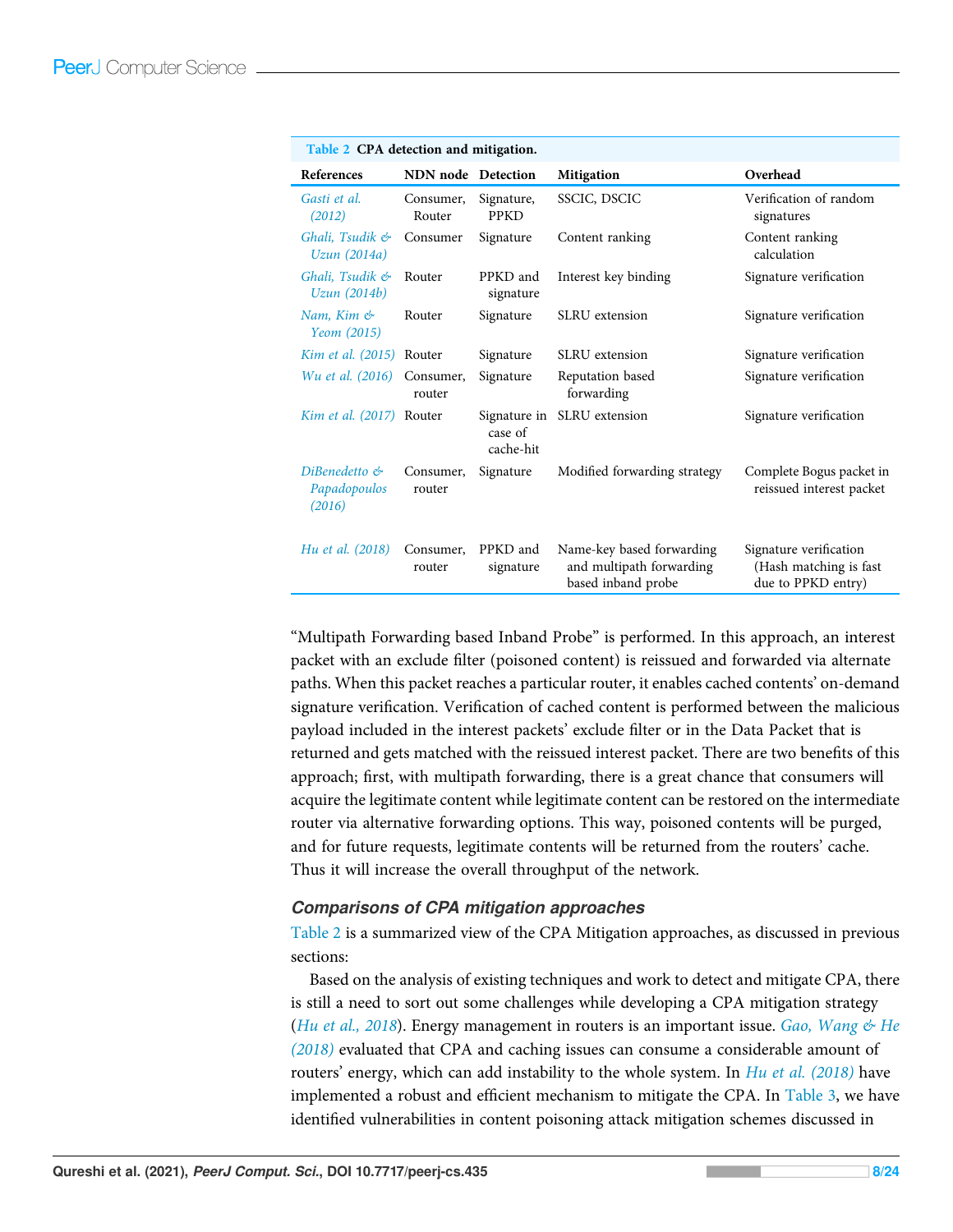| <b>References</b>                       | Checked by                        | Proposed solution                                                           | <b>Energy efficient</b>                                                                                             | <b>Security features</b>                                                       |
|-----------------------------------------|-----------------------------------|-----------------------------------------------------------------------------|---------------------------------------------------------------------------------------------------------------------|--------------------------------------------------------------------------------|
| Gasti et al.<br>(2012)                  | Consumer and<br>router            | SSCIC & DSCIC                                                               | Yes                                                                                                                 | Cannot detect corrupted content                                                |
| Ghali, Tsudik &<br>Uzun (2014a)         | Consumer                          | Content ranking algorithm                                                   | No-Overhead of calculating the content<br>ratings                                                                   | Do not handle malicious<br>consumer in case it reports false<br>content rating |
| DiBenedetto &<br>Papadopoulos<br>(2016) | First consumer<br>and then router | Modifying forwarding<br>strategy                                            | No—uses complete bogus packet in report Only handles the malicious                                                  | consumer identity but do not<br>handle the corrupted data                      |
| <i>Hu et al.</i> (2018)                 | First consumer<br>and then router | Name-key based forwarding<br>and multipath forwarding<br>based inband probe | Yes—only use a PPKD extra field and use<br>bogus/corrupted data hash in excluded<br>filter field of interest packet | Can prevent poisoning of content<br>by generating special interest<br>packets  |

Table 3 Vulnerabilities in CPA mitigation schemes (compromised consumers can flood routers).

previous sections of this article. In the following section, we explore how these vulnerabilities can be exploited and a mitigation strategy is proposed, which is the main research area of this article.

# PROPOSED APPROACH

## Introduction

The name-key based forwarding and Multipath forwarding based Inband probe is a very comprehensive scheme for mitigation of the CPA. It fills most of the attack surfaces regarding the Content Poisoning Attack. However, with the advent of the NDN architecture's structural changes, it has induced a new attack vector that can be exploited by the adversary. With this attack, the whole system can collapse. So it is very crucial to highlight this aspect. One of the important attack vectors that have emerged with this technique is the flooding of the reissued Interest Packet containing the excluded filter field. It is the leading research contribution of this article. A consumer with malicious intent can flood the network with interest containing the hash digest of legit or unpoisoned data in its exclude field, which can flood the network and enable multipath. It can harm the throughput of the network or even can cause DDoS. Based on the research gap mention in the previous section, this article has formulated the following research questions: What will be the mechanism to detect the attack initiated by consumers with malicious intent? What will be the parameters that will mitigate the malicious consumers' reissued interest packet flooding attack? So it's essential to mitigate and add this additional security feature in this CPA Mitigation technique.

*Detection of malicious consumer interest packet with excluded filter field*

During the CPA, the reissued Interest Packet by the consumer stores the hash of the poisoned data in the excluded filter field but a compromised consumer can also store the hash of and un-poisoned data has in the same field. Consequently, It will result in a cache miss. The on-demand signature verification at the router will also be enabled during this process, consuming a lot of router processing power. When a consumer with malicious intent bombards these excluded Interest packets, although they get discarded at the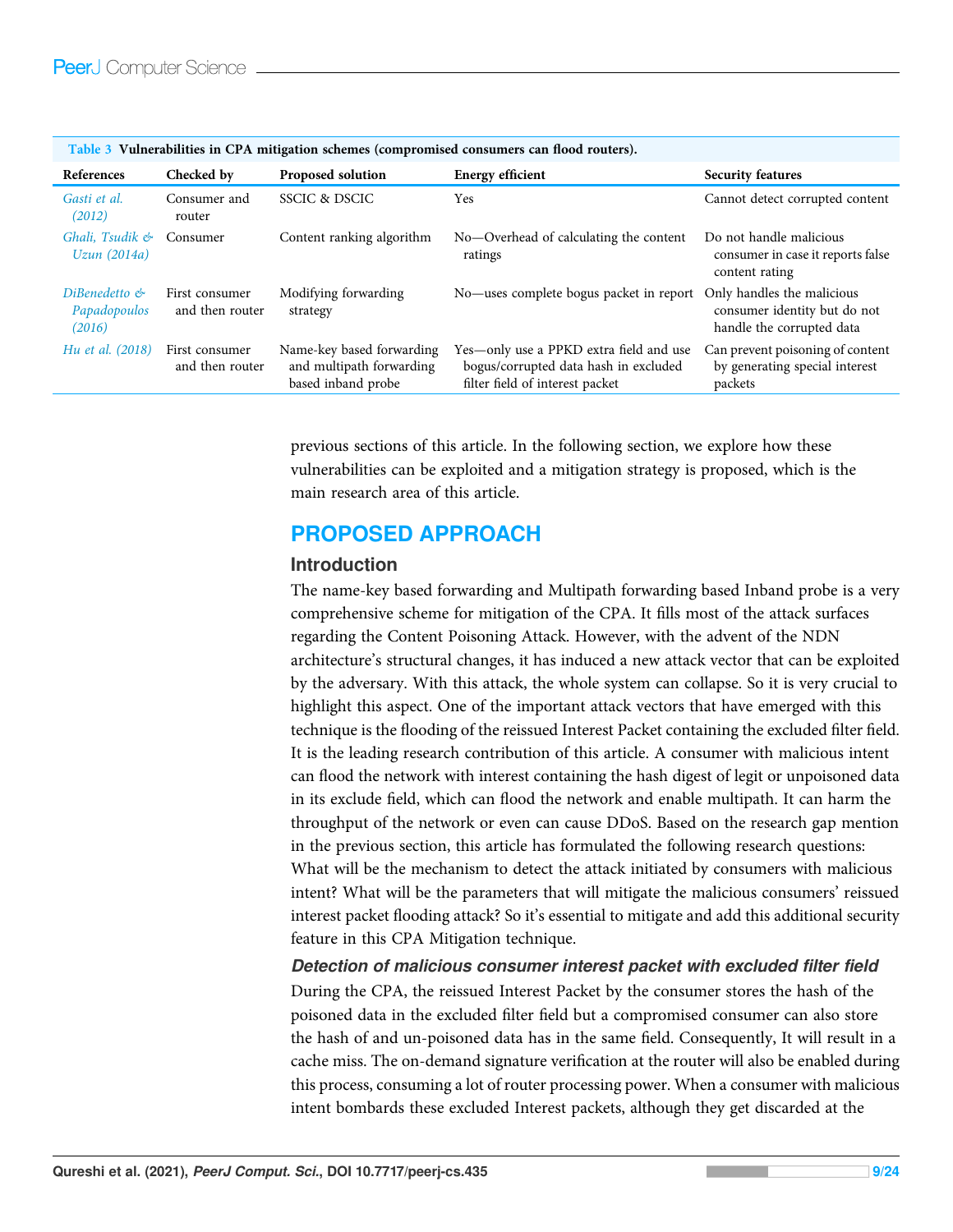

next router upon verification, it will drastically increase the router's processing overhead. Other legitimate consumers will face a denial of service from this router. This attack vector should be taken into account, and a mitigation strategy should be devised for such attacks. This way, the process of CPA mitigation will be severely affected. The block diagram of the flooding scenario is elaborated in Fig. 1. The block diagram depicts the scenario of the flooding attack of Interest Packet with excluded filter. The first block shows that the consumer generates the normal Interest packet. Then a decision is taken in the next block that whether it is a normal Interest packet or an Interest packet with an excluded filter field. In case it is a normal Interest packet, it is directed towards normal NDN operations; otherwise, it is passed to the next module of On-Demand Signature Verification. Here signature verification is performed against PPKD in the Content Store. If validation fails, this packet is discarded; otherwise, it gets purged from the router's CS. In the case of poisoned Data is found in the CS, the normal process is initiated, and content poisoning mitigation will commence. When a consumer is compromised, and it starts flooding the NDN Network with the excluded filter enabled Interest packet, it will trigger On-Demand Signature verification for each bogus packet, and the next NDN router will get saturated. The queue will be occupied, and after a while, there will be less space for the legitimate excluded filter Interest packet. It will hamper the CPA Mitigation mechanism badly. So this scenario is considered an attack and needs mitigation.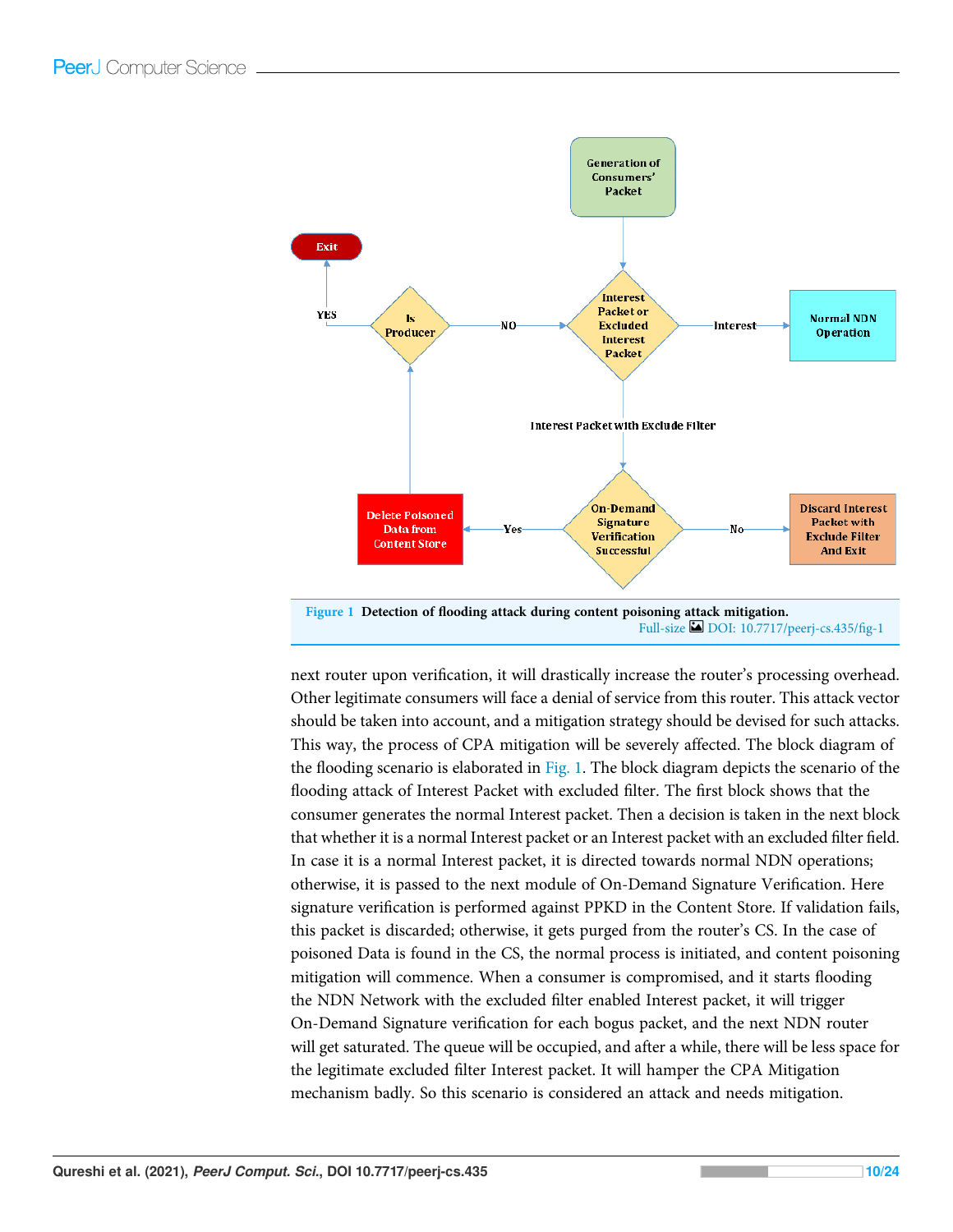## *Mitigation of flooding attack*

In this article, a reactive approach is proposed to mitigate this attack. A virtual queue is utilized in NDN Routers for incoming reissued Interest packets from the consumers. FIFO (FCFS) queue is shared among all the incoming faces for reissued interest packets. It is a temporary place holder for these packets until they get verified. The allotted memory for the transmitting packets should be different from the one used for caching. If the same CS is used to transmit packets and data chunk, then the CS will be congested with the data chunks that are waiting to be satisfied by the pending Interest packets. To prevent the Malicious consumer from sending a fake "excluded Interest packet," a satisfaction test is performed to check if the excluded interest packet is non-existent in the cache or a legit packet in the cache. In case a cache miss (of the excluded interest packet) occurs, and the ratio reaches near the threshold value, that is, it is set by the operator, it is considered an attack. On-demand verification at the router is not enabled unless there is a cache hit of the excluded interest packet; this will reduce the overhead of content verification at each data packet's router. However, in case of a cache miss, this excluded interest packet is discarded. Still, if a consumer with malicious intent floods the edge router with the fake interest packet with the excludes filter, it will degrade that particular edge router's performance. The NDN-router service manager at the NDN Router, especially at the edge of the network in the consumer domain, maintains the stats and looks at them. The router will drop the future reissued interests coming from this face with the excluded data packet as it is considered a malicious consumer upon hitting the threshold value. It will be done temporarily and delisted at the discretion of the network operator. A new lightweight parameter is added in the CS Data Structure to retain the cache miss counter of invalid reissued Interest packet with excluded filter field. This value is compared with the threshold value. The Block diagram can show the birds-eye view of this proposed mechanism in Fig. 2.

We have introduced a block of the proposed approach. The reissued Interest packet upon several caches misses, and hitting the specified threshold value will trigger an event and blocks this malicious face. On the next iteration, this reissued packet from the malicious consumer face will be blocked. In Algorithm 1 (Fig. 3) PPKD, ContentName, nonce, incoming face, excluded filter field value, Threshold value, and cache miss counter value is passed as an argument. At statement 1, the hash comparison is performed and if the result is a cache miss then the cache miss counter value gets incremented. If that value reaches the threshold value then the event to block that specific malicious incoming face gets triggered. In case the result is a cache hit then the normal NDN communication process will commence.

## *Dynamic threshold value*

This approach helps the Network Operators set up the threshold value automatically during the special interest packet flooding attack by a malicious consumer. This approach aims to select the threshold value in an automated fashion based on the statistical monitoring of buffer capacity and cache miss ratio. In this approach, a Network Management software continuously monitors the cache miss ratio and buffer capacity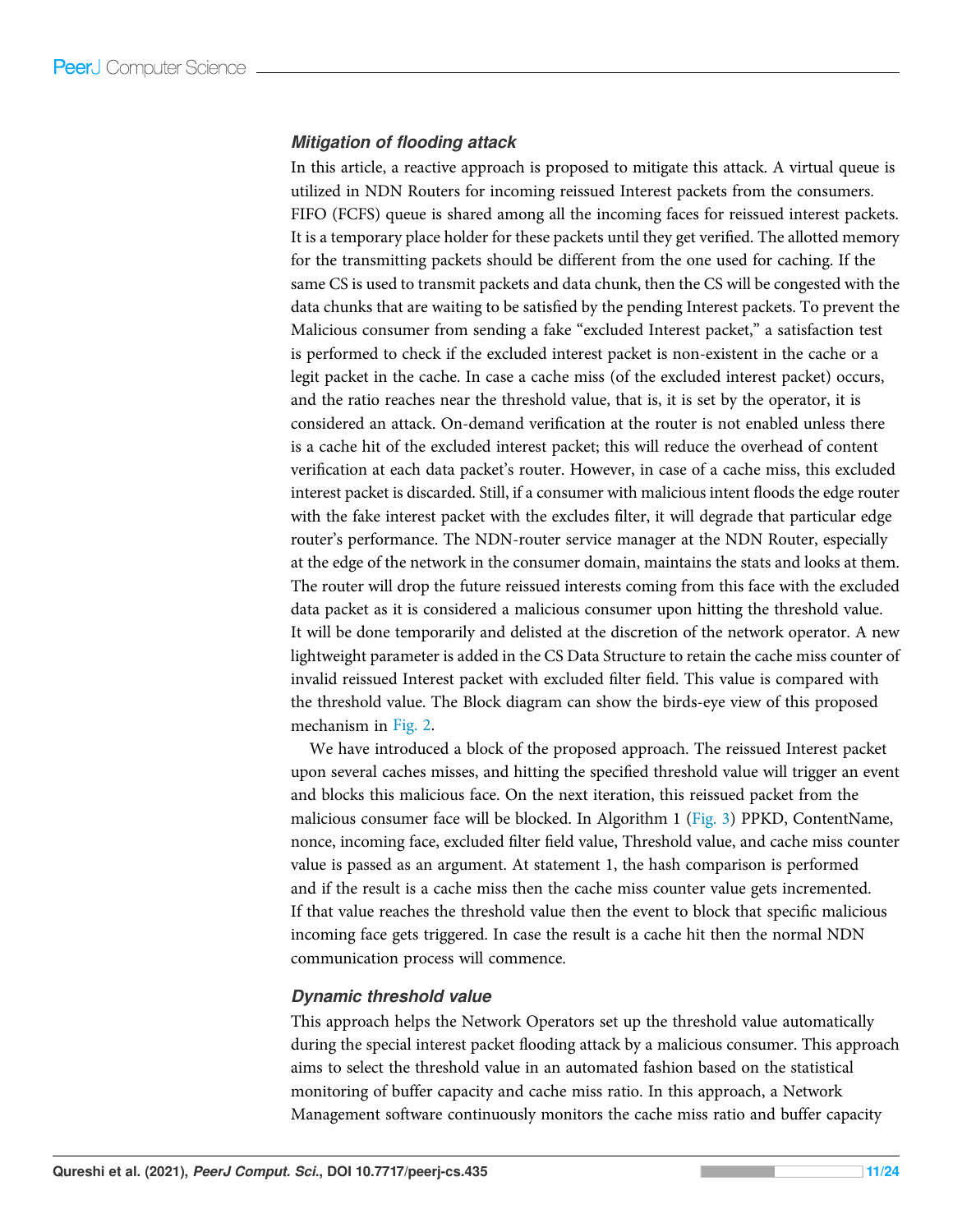

when a special interest packet is initiated. When the cache miss ratio average over a while results in a buffer overflow, the threshold value is thrashed to half. This process continues unless the threshold value becomes 1. This mechanism is elaborated in Algorithm 2 (Fig. 4). At this stage, the incoming face causing the flooding attack will get blocked till the particular timeout.

$$
InitTH = QueueSize/VerificationRate
$$
 (1)

 $Cache\_Miss_Ratio = CM/(CM + CH)$  (2)

Network Management Software will continuously monitor the Cache\_Miss\_Ratio and Buffer Size of the queue.

## *Benefits of dynamic threshold values over static threshold values*

The mitigation of flooding attack of special interest packets works on two approaches, first one uses the static threshold values which is set by network operators during the router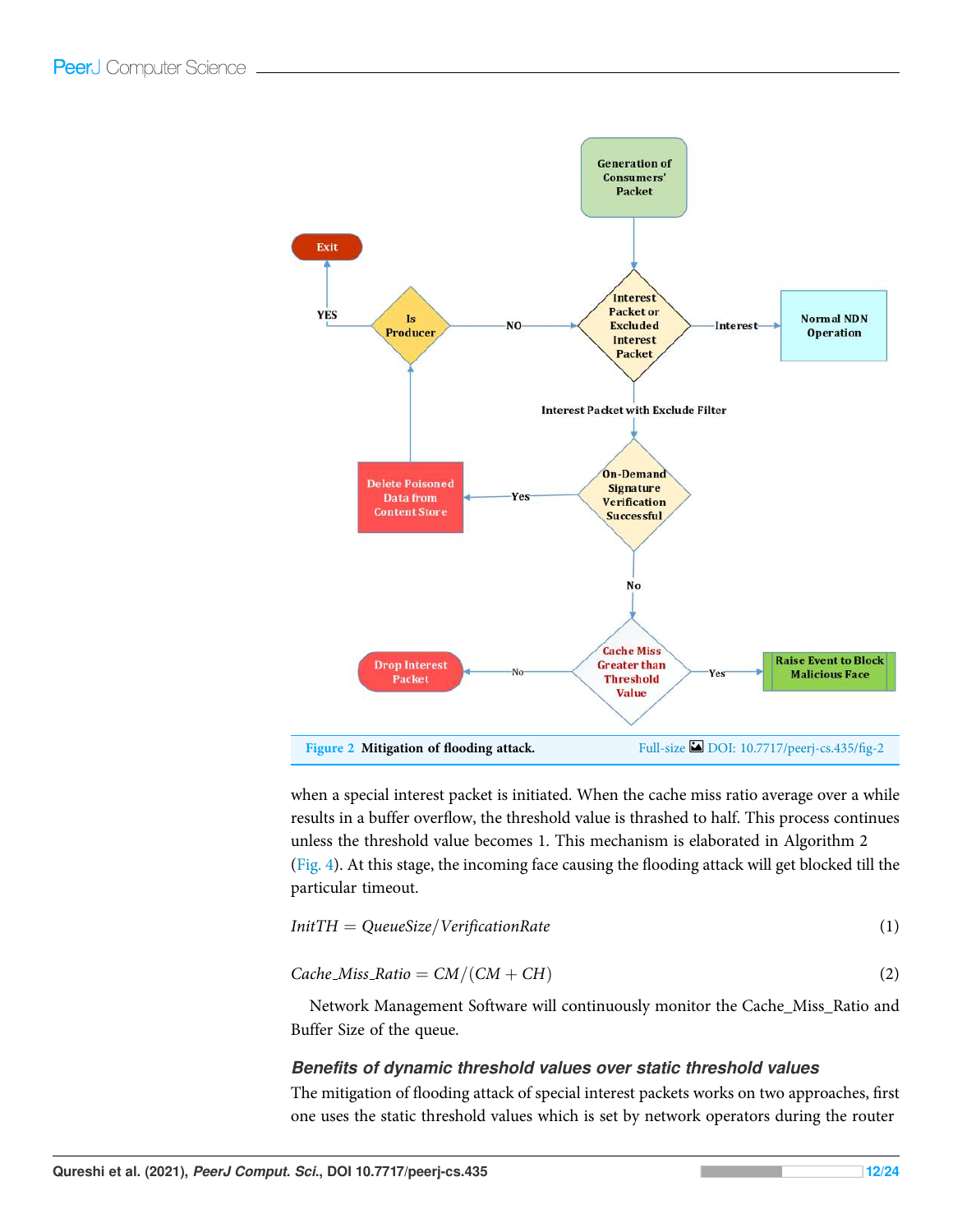| Algorithm 1: Detection & Mitigation of Flooding Attack of Reissued Interest Packet |  |
|------------------------------------------------------------------------------------|--|
| <b>REISSUED INTEREST PACKET</b> (Content Name;<br>Require:<br>PPKD:<br>nonce:      |  |
| IncomingInterface; excluded, THRESHHOLD, CACHE_MISS_COUNTER)                       |  |
| //RESULT is Enumerated Data having values CACHE_HIT & CACHE_MISS                   |  |
| RESULT ← HashComparison (PPKD_HASH_ExcludeFilter; PPKD_CS)<br>1:                   |  |
| if RESULT = CACHE MISS then<br>2:                                                  |  |
| 3:<br>CACHE MISS COUNTER += 1                                                      |  |
| 4:<br>if CACHE_MISS_COUNTER = THRESHOLD then                                       |  |
| 5:<br>RAISE EVENT (FLOODING ATTACK MITIGATION)                                     |  |
| RAISE_EVENT (INCOMING-INTERFACE-POISONED-FLAG)<br>6:                               |  |
| 7:<br>PIT.DROP (Interest)                                                          |  |
| 6:<br>EXIT                                                                         |  |
| 7:<br>end if                                                                       |  |
| else if RESULT=CACHE_HIT<br>8:                                                     |  |
| ContentStoreEntry ← FindInContentStore (Content_Name; PPKD)<br>9:                  |  |
| if ContentStoreEntry $> 0$ then<br>10:                                             |  |
| if INTEREST.HasExcludedData $( ) =$ False then<br>11:                              |  |
| 12:<br><b>Return ContentInCS</b>                                                   |  |
| 13:<br>else                                                                        |  |
| 14:<br>if HasExcludedData (DATA) = True then                                       |  |
| Raise EVENT (FibEntry) //Alert: FibEntry<br>15:                                    |  |
| end if<br>16:                                                                      |  |
| 17:<br>if $IsPoisoned$ (DATA) = True then                                          |  |
| Purge (this.DATA)<br>18:                                                           |  |
| 19:<br>NextHop.Cost ++                                                             |  |
| end if<br>20:                                                                      |  |
| end if<br>21:                                                                      |  |
| 22:<br>else                                                                        |  |
| 23:<br>PITCount ← FindInPIT (Content_Name; PPKD; ExcludedFilter)                   |  |
| if PITCount is $> 0$ and nonce. Is Unique = TRUE then<br>24:                       |  |
| 25:<br>ifaces.Add (Incoming_Interfaces)                                            |  |
| 26:<br>else                                                                        |  |
| 27:<br>FIBCount ← FindInFIB (Content_Name; PPKD)                                   |  |
| 28:<br>if $FIBCount$ is $>0$ then                                                  |  |
| if NextHop hop= 1 then<br>29:                                                      |  |
| ForwardInterest (hop)<br>30:                                                       |  |
| 31:<br>else                                                                        |  |
| 32:<br>foreach hop $&$ flag = null                                                 |  |
| Malicious iface do<br>33:                                                          |  |
| 34:<br>ForwardInterest (hop)                                                       |  |
| \\ Multiple Paths                                                                  |  |
| end for<br>35:                                                                     |  |
| end if<br>36:                                                                      |  |
| end if<br>37:                                                                      |  |
| end if<br>38:                                                                      |  |
| $39:$ end if                                                                       |  |

Figure 3 Detection and mitigation of flooding attack of reissued interest packet. Full-size DOI: 10.7717/peerj-cs.435/fig-3

initial configuration. The second approach is the dynamic approach, in which the threshold value is adjusted adaptively by monitoring the Queue size and Cache Miss Ratio value.

# EXPERIMENTAL RESULTS

## Simulation environment

For proof of concept and to run this scenario, a custom-built NDN Simulator is developed in C# language in Visual Studio 2019. The network parameters used in simulation scenarios are mentioned in Table 4.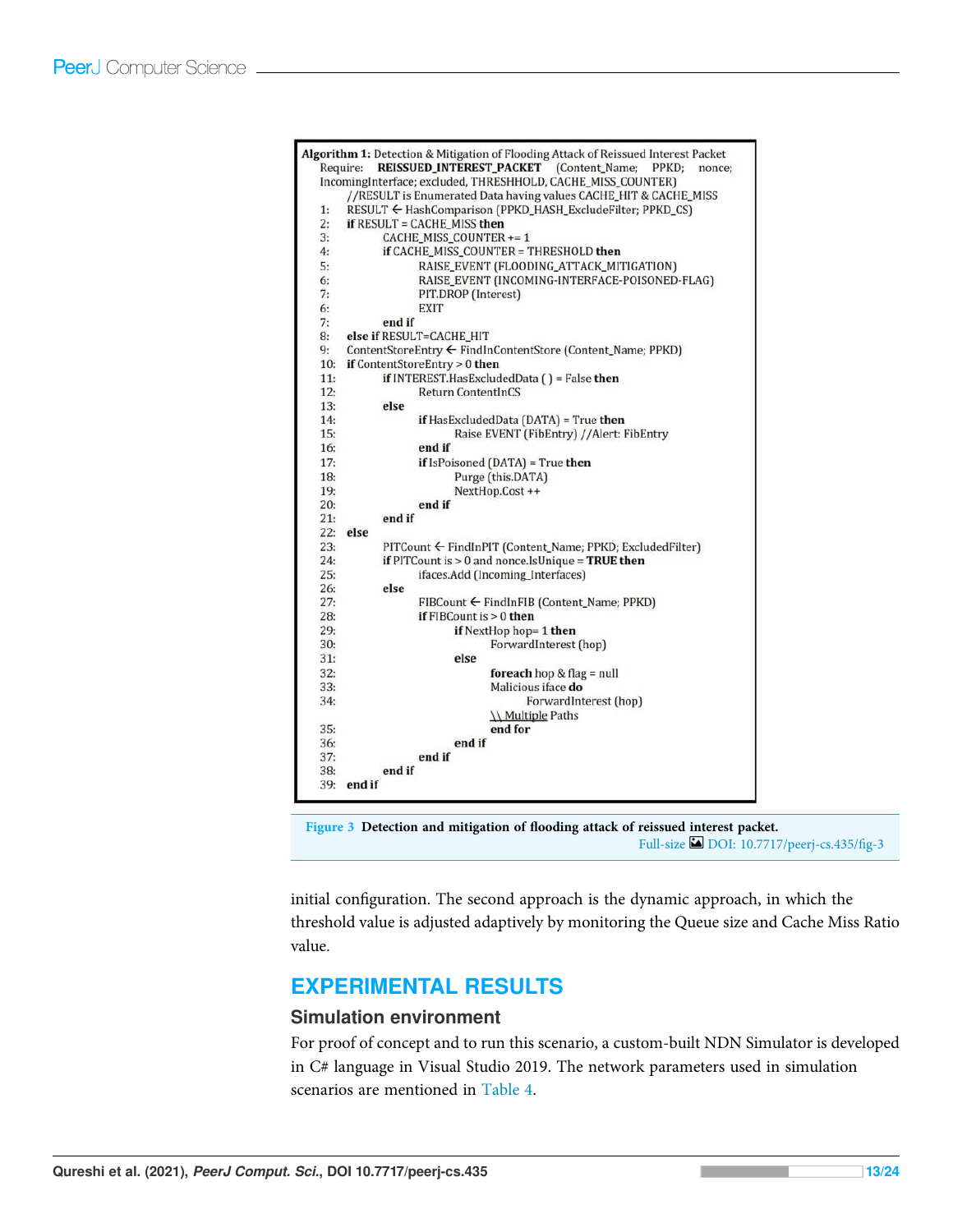|                                                                                                                               | <b>Algorithm 2: Automated Threshold Value</b>                                 |  |  |  |
|-------------------------------------------------------------------------------------------------------------------------------|-------------------------------------------------------------------------------|--|--|--|
| Require: SET THRESHOLD VALUE (Total_Queue_Size; IncomingInterface;<br>PktVerificationRate, Cache_Miss_Value, Cache_Hit_Value) |                                                                               |  |  |  |
|                                                                                                                               | //Initialize Threshold Value                                                  |  |  |  |
|                                                                                                                               | 1: THRESHOLD_VALUE = Total_Queue_Size / PktVerificationRate                   |  |  |  |
|                                                                                                                               | 2: Current_Queue_Size = FUNCTION_Get_Queue_Occupation()                       |  |  |  |
|                                                                                                                               | 3: WHILE (TRUE)                                                               |  |  |  |
|                                                                                                                               | 4: IF (THRESHOLD_VALUE<=1) THEN RETURN 1                                      |  |  |  |
|                                                                                                                               | 5: CACHE_MISS_RATIO = CACHE_MISS_VALUE / (CACHE_MISS_VALUE + CACHE_HIT_VALUE) |  |  |  |
|                                                                                                                               | 6: IF (Current_Queue_Size / Total_Queue_Size >= 1) THEN                       |  |  |  |
| 7:                                                                                                                            | IF (CACHE_MISS_RATIO > 50) THEN                                               |  |  |  |
| 8:                                                                                                                            | THRESHOLD_VALUE = THRESHOLD_VALUE * 1/2                                       |  |  |  |
| 9:                                                                                                                            | <b>END IF</b>                                                                 |  |  |  |
|                                                                                                                               | <b>10: END IF</b>                                                             |  |  |  |
|                                                                                                                               | 11: RETURN THRESHOLD VALUE                                                    |  |  |  |
|                                                                                                                               | 12: END WHILE                                                                 |  |  |  |

Figure 4 Dynamic threshold value. Full-size DOI: 10.7717/peerj-cs.435/fig-4

| Table 4 Simulation parameters.  |                                       |  |  |  |
|---------------------------------|---------------------------------------|--|--|--|
| Parameter                       | Default value                         |  |  |  |
| Request rate                    | 100 Interests/second/consumer         |  |  |  |
|                                 | (interest with exclude parameter)     |  |  |  |
| Max queue length                | 500 (Experiment 1 and Experiment 2)   |  |  |  |
|                                 | 1,000 (Experiment 3 and Experiment 4) |  |  |  |
| Verification of interest packet | 25 Interest/second                    |  |  |  |
| No. of malicious consumers      | 1 (Experiment 1 and Experiment 2)     |  |  |  |
|                                 | 2 (Experiment 3 and Experiment 4)     |  |  |  |
| Threshold value                 | X                                     |  |  |  |

## Network topology

#### *Scenario 1: one malicious consumer*

In scenario 1, our simulations' network topology consists of two routes from the consumer to the producer. Two paths routes that are used in this scenario are 0-1-2-4-6-7-8 and 0-1-3-5-7-8; these paths are between the consumer and a producer (Spring et al., 2004). In this scenario, it is evident that consumers with malicious intent can flood the network with unwanted interest packets with excluded fields occupied by the non-malicious or legit payload. If not mitigated at the edge router, all the routers will enable the on-demand verification, and this way, router performance will degrade with time. This problem can be mitigated by enabling a mechanism at edge routers of NDN and setting a threshold value that if it hits this value, block that interface through which these malicious excluded interest packets are coming. This way, the rest of the network will be safe from acquiring this malicious packet from consumers, and ultimately the performance of the intermediate routers will not be degraded. So to handle this issue Network Manager at NDN Edge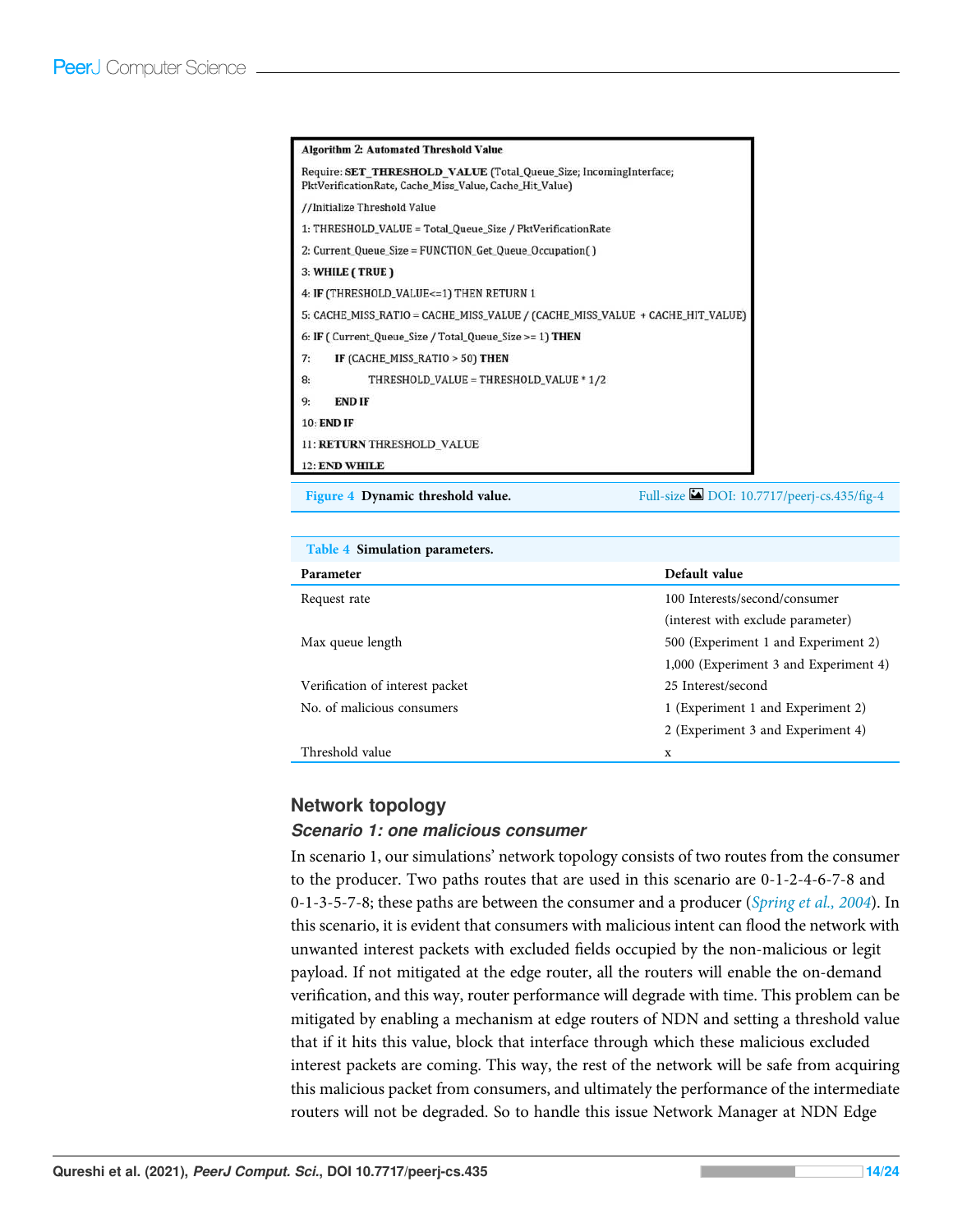

Router enables this mechanism in which malicious interest packet with exclude field is dropped in case of a cache miss, and upon hitting the threshold value, the interface from which these excluded interest packets are received is blocked and added to the delist data structure. The timeout to get out of this delist data structure is at the desecration of the network operator.

### *Scenario 2: two malicious consumers*

In scenario 2, our simulations' network topology consists of two routes from two consumers (i.e., Consumer 1 and Consumer 2) of the same domain to the producer via Router 8 (edge router). The routes that are used in this scenario is 0-1-2-4-6-7-8 and 0-1-3-5-7-8; these paths are between the consumer and a producer (Spring et al., 2004). The main thing to note in this scenario is that Consumer 1 and Consumer 2 are in the same domain. Router 8, the virtual queue for Incoming Reissued Interests, is shared between these two consumers. The Queuing mechanism used in this scenario is FIFO. There are two consumers with malicious intent in this scenario and can flood the network with unwanted interest packets with excluded fields occupied by the non-malicious or legit payload. If not mitigated at the edge router, the virtual queues will be fully occupied for the legit reissued interest packet, and consequently, packets will drop. This problem can be mitigated by enabling a mechanism at edge routers of NDN and setting a threshold value that if it hits this value, block that interface through which these malicious excluded interest packets arrive. This way, the rest of the network will be safe from acquiring this malicious packet from consumers, and ultimately the performance of the intermediate routers will not be degraded.

## Experiments and result

## *Experiment 1 (Scenario 1): with no threshold values*

In this experiment as shown in Fig. 5, we have calculated the cache miss ratio of the interest packet containing the exclude filter and compared it with the Queue Length. Upon flooding the router with a fake interest packet, the verification process takes time, and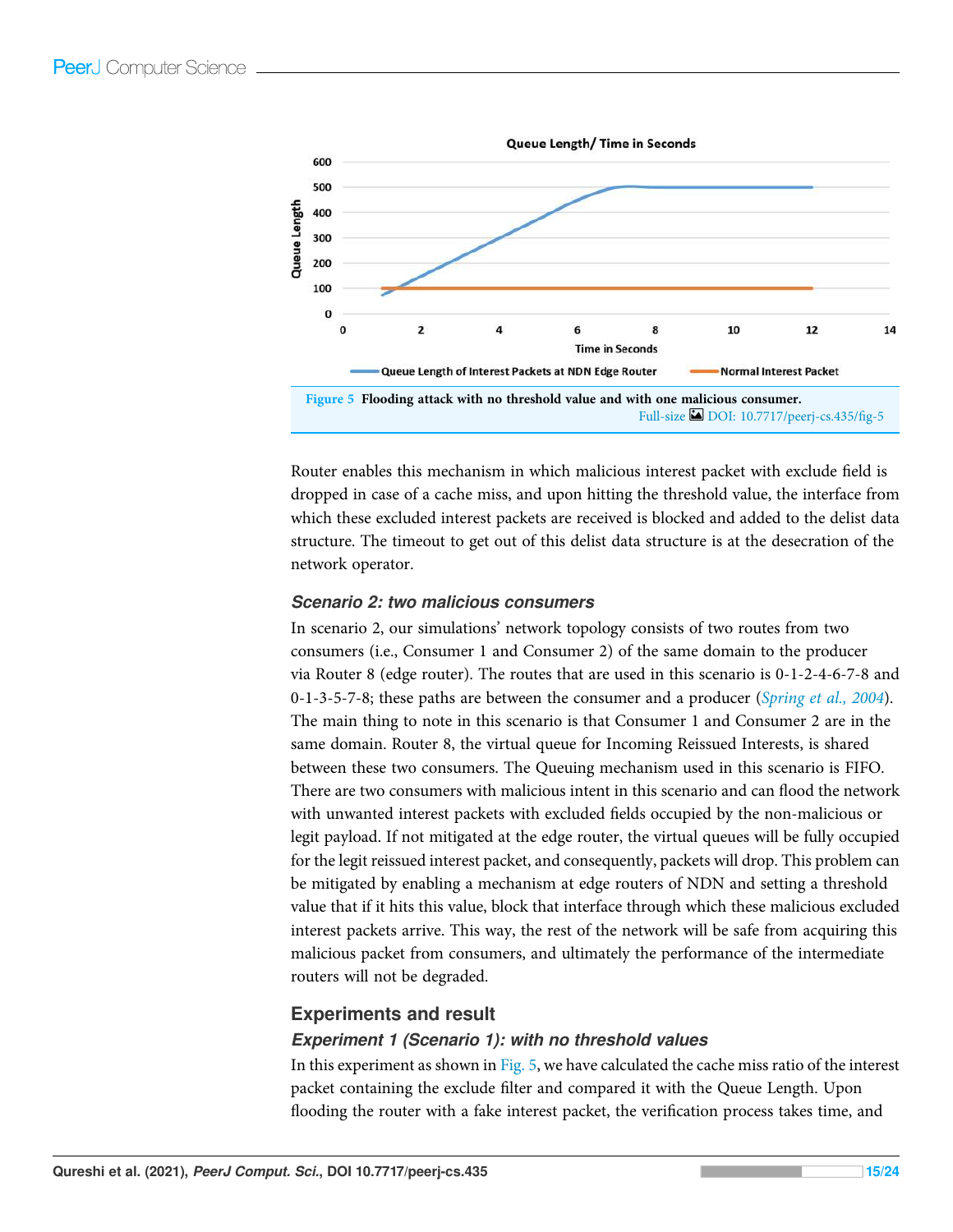

meanwhile, the queue of interest packets will start increasing. After every second, 25% fake packet will drop, and 75% will be added to the queue. Initially, no threshold value is set. After some time, congestion at the router's incoming interest packet queue will occur, resulting in a drop of other future packets at this router.

## *Experiment 2 (Scenario 1): with threshold values*

In the second experiment as shown in Fig. 6, our proposed scheme is enabled at the edge routers in Network Management software. After several cache misses and upon hitting the threshold value to 3 according to the simulation settings, it will block the incoming face of the consumer, and further, no more interest packets will be received from this malicious consumer face. After hitting the specified threshold value, the face is blocked and fake packets begin to drop from the queue. At 12 s the queue will be empty and the router is no more saturated.

## *Experiment 3 (Scenario 2): with no threshold values*

In the third experiment as shown in Fig. 7, Consumer 1 starts flooding the network with fake interest packets with the excluded filter; the queue will begin to saturate as the verification rate is slow as compared to the flooding rate. In the 6th second, Consumer 2 also starts to flood the network; consequently, the queue begins to saturate linearly.

Initially, no threshold value is set, and at the 9th-second congestion at the router's incoming interest packet queue will occur which will result in a drop of other future packets at this router.

## *Experiment 4 (Scenario 2): with threshold values*

In the fourth experiment as shown in Fig. 8, our proposed scheme is enabled at the edge routers in Network Management software. Upon cache miss threshold value reaches 3, it will block the incoming face of Consumer 1 after three failed verification at 4th second. Further, no interest will be received from this malicious consumer face. At 6th second,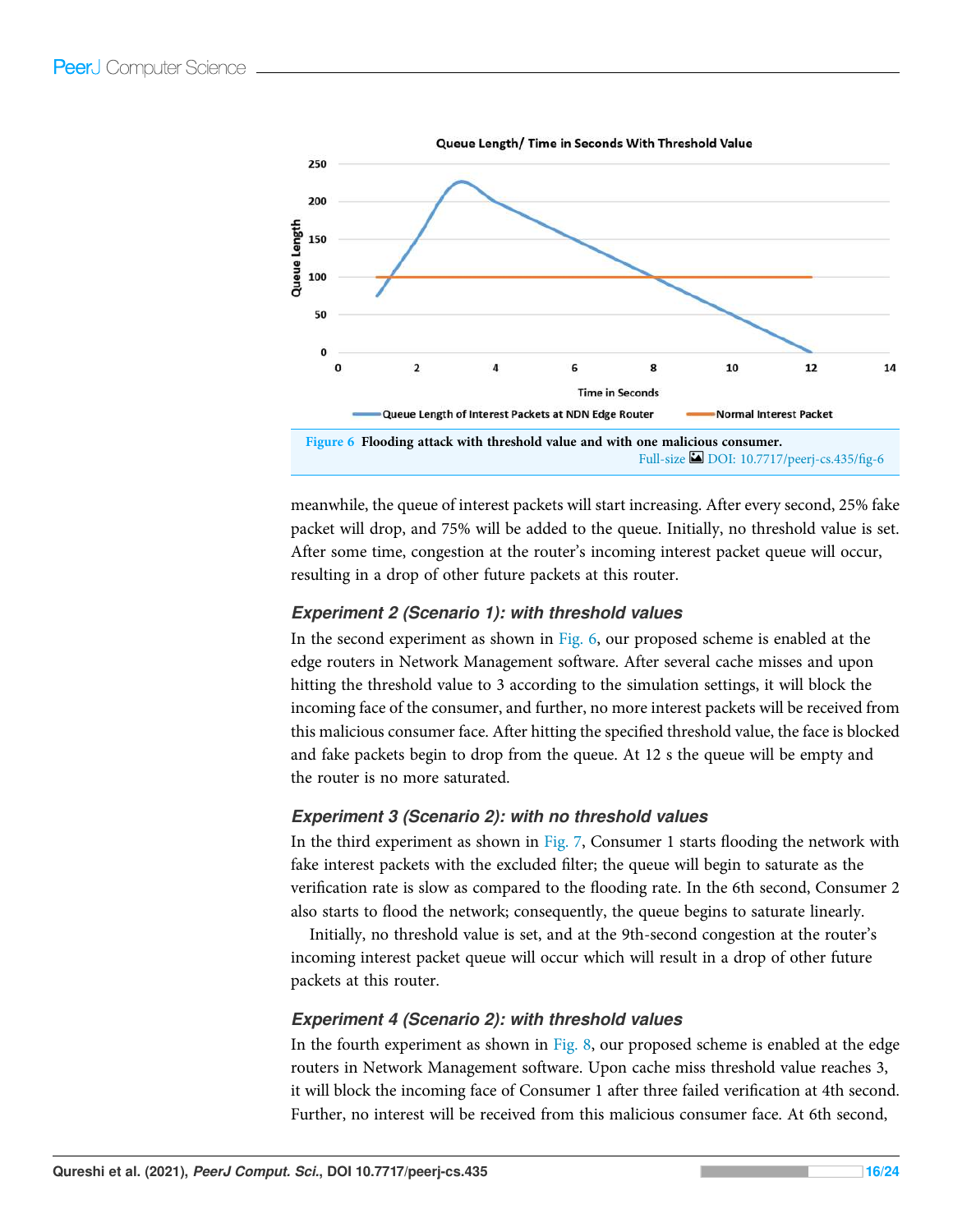

Malicious Consumer 2 starts to saturate the queue which will, and similarly, after three failed attempts, this face gets blocked as well, and queues start to thrashed after both of the malicious consumer faces are blocked.

## Dynamic threshold value

It is evident in the experiment that with the increase in the Cache\_Miss\_Ratio, the Queue size will increase because the flooding rate is greater than the verification rate. Also, Cache\_Miss has a penality on the processor of the router, which can increase the processing overhead. In the graph (Fig. 9), the initial threshold value is set to buffer size divided by the packet verification rate. At 7th second the queue is filled up to 100%. At this stage, the new packets will start to drop. Here, the system should act prudently and reduce the threshold value to half of the current value, and if flooding continues threshold value is reduced to half as shown in Fig. 10, and so on till the value is reduced to 1. At this stage, the incoming face is blocked as it is considered as an attack. The queue will not be saturated, and memory will be available for other interest packets to get processed.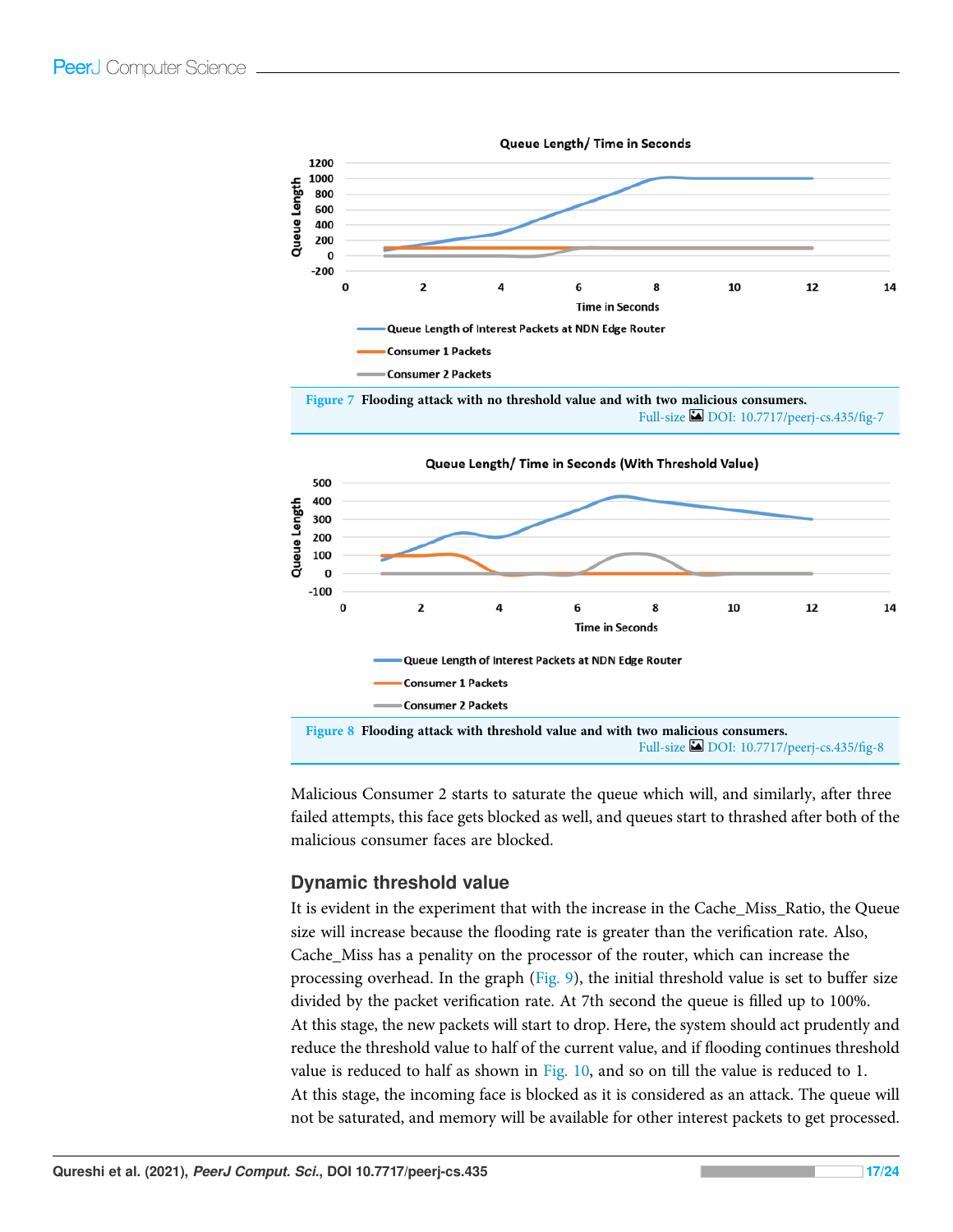

#### SPECIAL INTEREST PACKET FLOODING WITHOUT LIMITING THE THRESHOLD VALUE

Figure 9 Special interest packet flooding without dynamic threshold value. Full-size DOI: 10.7717/peerj-cs.435/fig-9



#### SPECIAL INTEREST PACKET FLOODING WITH **LIMITING THE THRESHOLD VALUE**

Full-size DOI: 10.7717/peerj-cs.435/fig-10

If the flooding attack continues, we will multiplicatively decrease the threshold value to another half. This mechanism will continue against that particular flooding malicious face until the threshold value reaches 1. At this stage, that particular face will be blocked and considered as a malicious face. The face will be blocked until the timeout, whose value will be at the network operator's discretion.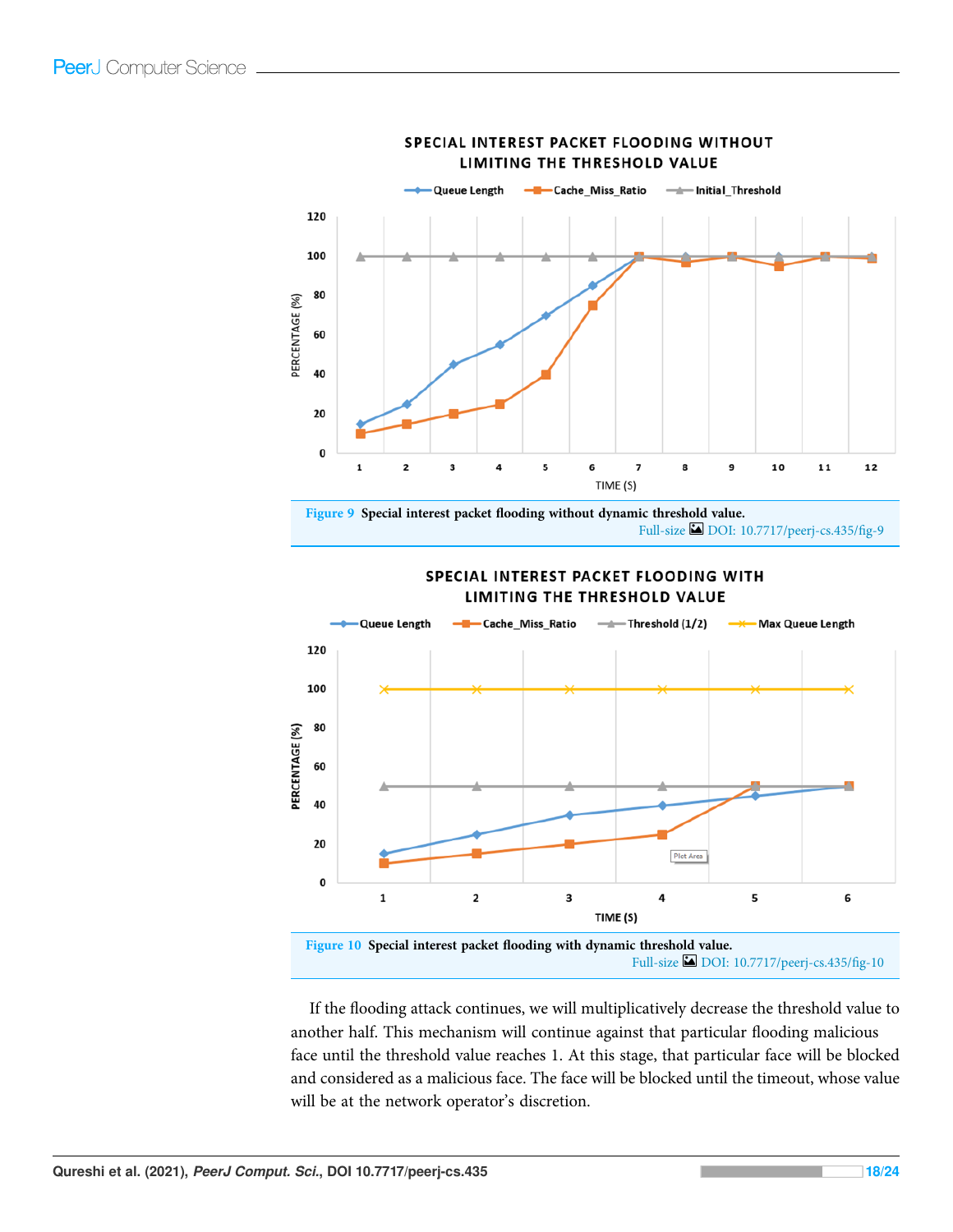| <u>rable</u> 3 billimation parameters for checuveness of proposed approach. |                               |  |  |  |
|-----------------------------------------------------------------------------|-------------------------------|--|--|--|
| Parameter                                                                   | Default value                 |  |  |  |
| Request rate                                                                | 100 Interests/second/consumer |  |  |  |
|                                                                             | (special interest packets)    |  |  |  |
| Interest packet max queue length                                            | 500                           |  |  |  |
| Verification of interest packet                                             | 25 Interest/second            |  |  |  |
| Number of malicious special interest packets                                | $2,000$ pkts                  |  |  |  |
| Number of normal special interest packets                                   | $1,000$ pkts                  |  |  |  |
| Number of malicious consumers                                               |                               |  |  |  |
| Threshold value                                                             | x                             |  |  |  |

|  | Table 5 Simulation parameters for effectiveness of proposed approach. |  |  |
|--|-----------------------------------------------------------------------|--|--|
|  |                                                                       |  |  |

# Effectiveness and accuracy of proposed solution by comparing the throughput of the normal special interest packets

The simulation scenario is depicted in Table 5. In the first scenario, 2,000 malicious interest packets are bombarded by one compromised consumer. A total of 1,000 Normal Interest Packets were also induced in the system by a legitimate consumer in the same domain. In this scenario, no threshold value is set. The maximum throughput of a particular face is 100 bps. Initially, the throughput of the normal interest packets was up to 90% of the total capacity which is the desired result. But in the subsequent seconds, the Malicious packets entered the router. Queue capacity started to saturate, the throughput of the normal interest packet will start to drop as the queue gets filled up with the bombarded malicious packets. The processing overhead also started to increase because of the cost of the cache-miss penalty and verification overhead. This scenario is depicted in Fig. 11. In this second scenario, again 2,000 malicious interest packets are bombarded by one compromised consumer. A total of 1,000 Normal Interest Packets were also induced in the system by a legitimate consumer in the same domain. In this scenario, our proposed solution is placed and activated inside the NDN Router service manager. The maximum throughput of a particular face is 100 bps. The throughput of the normal interest packets was up to 90% of the total capacity which is the desired result. But in the subsequent seconds, the Malicious packets entered the router. Queue capacity started to saturate, then the proposed solution gets activated and blocks the malicious face when the cache miss counter value reached the threshold value. Then we can see that according to our simulation environment after 3rd-second malicious packets didn't enter the router queue and throughput of the normal interest packet will start to raise and other factors like processing overhead and queue capacity ratio get into the normal working range. This scenario is depicted in Fig. 12. A total of 2,000 Malicious Packets bombarded were detected and dropped successfully by our system. System accuracy proved to be 100%. Also, 1,000 legitimate special Interest packets were processed and no packet was dropped.

Comparison of throughput, queue capacity and processing overhead during the CPA special interest packet flooding attack and that of our proposed approach is summarized in Table 6.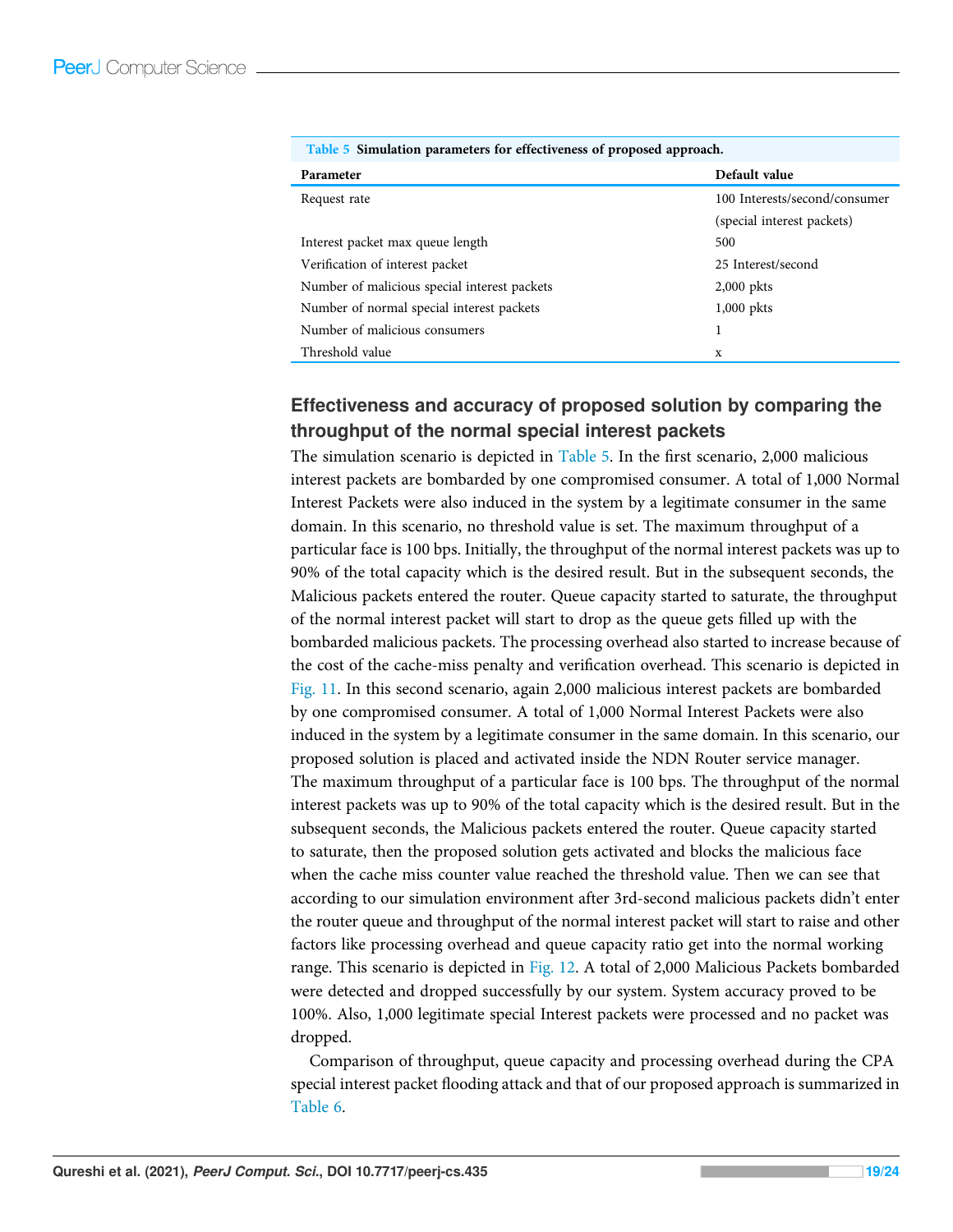

Normal Interest Packets Throughput During Flooding Attack

Figure 11 Throughput of the normal special interest packets in flooding attack scenario. Full-size DOI: 10.7717/peerj-cs.435/fig-11



Normal Interest Packet Throughput With Our Approach

Figure 12 Throughput of the normal special interest packets in flooding attack scenario with proposed mitigation strategy. Full-size DOI: 10.7717/peerj-cs.435/fig-12

Table 6 Comparison of throughput, queue capacity and processing overhead during special interest packet flooding attack.

| Category                                     |                  | Proposed approach DiBenedetto & Papadopoulos (2016) |
|----------------------------------------------|------------------|-----------------------------------------------------|
| Min throughput of normal interest packet 65% |                  | 12%                                                 |
| Max queue occupation                         | 55%              | 95%                                                 |
| Reporting packet size                        | Hash - 32 Bytes) | Lightweight (Sha256 Heavyweight (complete packet)   |
| Trust anchor                                 | Yes              | <b>Yes</b>                                          |
| Max processing overhead                      | 53%              | 93%                                                 |
| Compromised consumer detection               | Yes              | Yes                                                 |
| Bogus report packet detection                | Yes              | Partial                                             |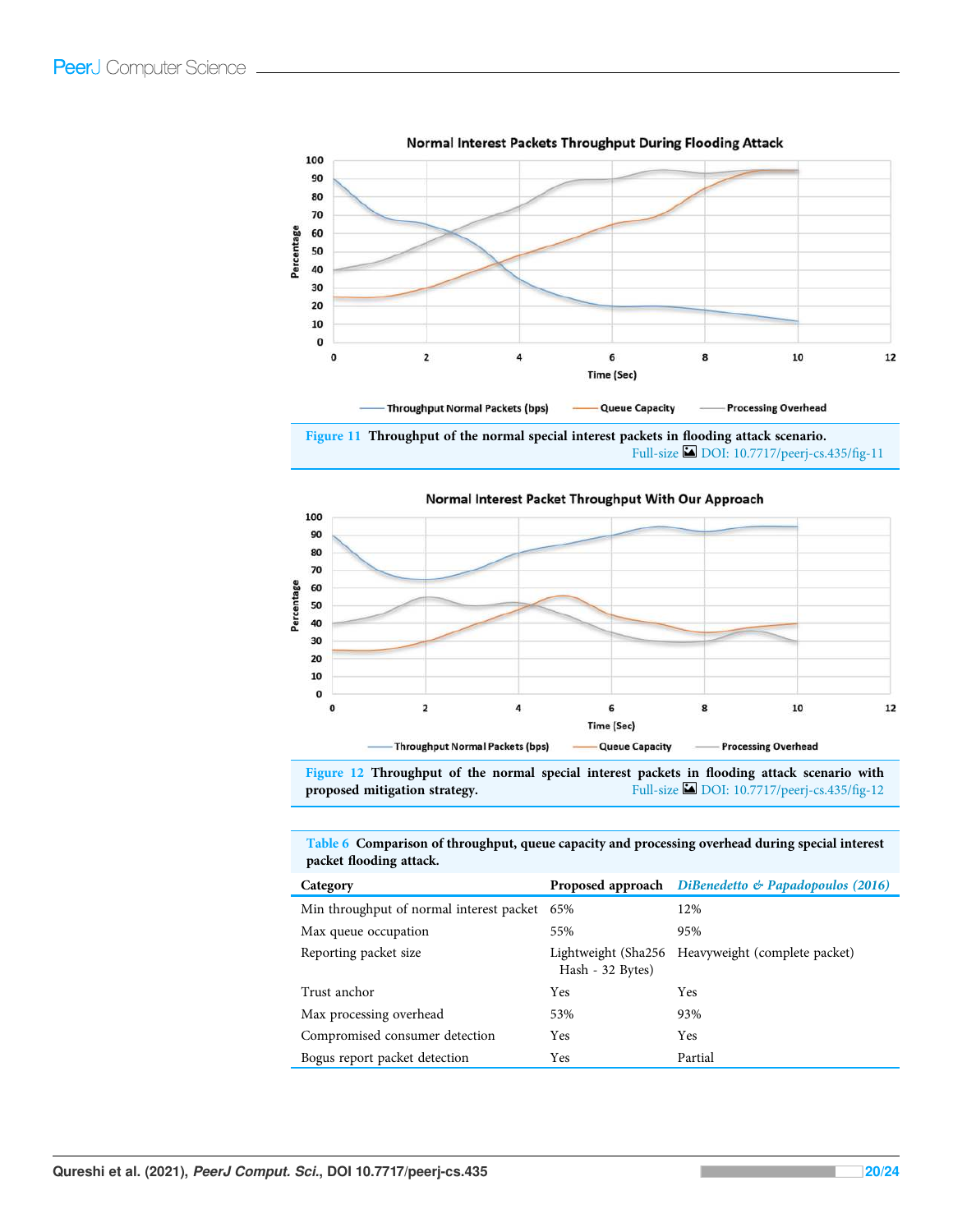Effectiveness and efficacy of proposed solution by comparing the throughput of interest packets and queue capacity is elaborated in experiments as in Figs. 11 and 12 which is summarized in Table 6. It is evident from the experiments that during the Special Interest Packet flooding attack, our proposed approach showed promising results in terms of throughput, queue capacity and processing overhead.

# CONCLUSION AND FUTURE DIRECTION

The main contribution of this work is to devise a mechanism that identifies and prevents the compromised consumers from flooding the network with special Interest packets that are generated during the mitigation process of the Content Poisoning Attack. The compromised consumers place the hash of an un-poisoned content in the excluded filter field of the special interest packet which causes cache miss at the edge router. Owing to the bombardment of these special Interest packets, it will tremendously increase the processing overhead on the NDN Router. The cost is in terms of Cache-Miss penalty and verification overhead. Also, the queue capacity of the NDN Router gets saturated. Consequently, the legitimate requests from the other consumers get dropped or face a substantial amount of delays. We also observed the damaging effect of multiple malicious consumers flooding the edge router which was also well handled by using the proposed technique. After the implementation of our scheme in the Network Service manager at the NDN Edge Router, the malicious face will be blocked when the cache-miss ratio value reaches the specified threshold value. We also have made the threshold value dynamic by adjusting the initial threshold according to cache-miss ratio and queue capacity values. An improvement in this technique can be done by incorporating Quality of Service solutions in NDN Routers. Multiple Virtual queues for special Interest packets can be maintained in NDN Routers to handle the flooding of these packets. Different queuing disciplines and algorithms like Adaptive Virtual Queue (AVQ), Credit-Based Fair Queuing, Weighted Fair Queuing, Quick Fair Queueing, and Class-Based Queuing can be tested to augment our approach. Also, traffic shaping and rate control mechanism can be used to hold back the malicious face.

# ADDITIONAL INFORMATION AND DECLARATIONS

## Funding

The authors received no funding for this work.

## Competing Interests

Masood Ur-Rehman is an Academic Editor for PeerJ.

## Author Contributions

 Adnan Mahmood Qureshi conceived and designed the experiments, performed the experiments, analyzed the data, performed the computation work, prepared figures and/ or tables, authored or reviewed drafts of the paper, and approved the final draft.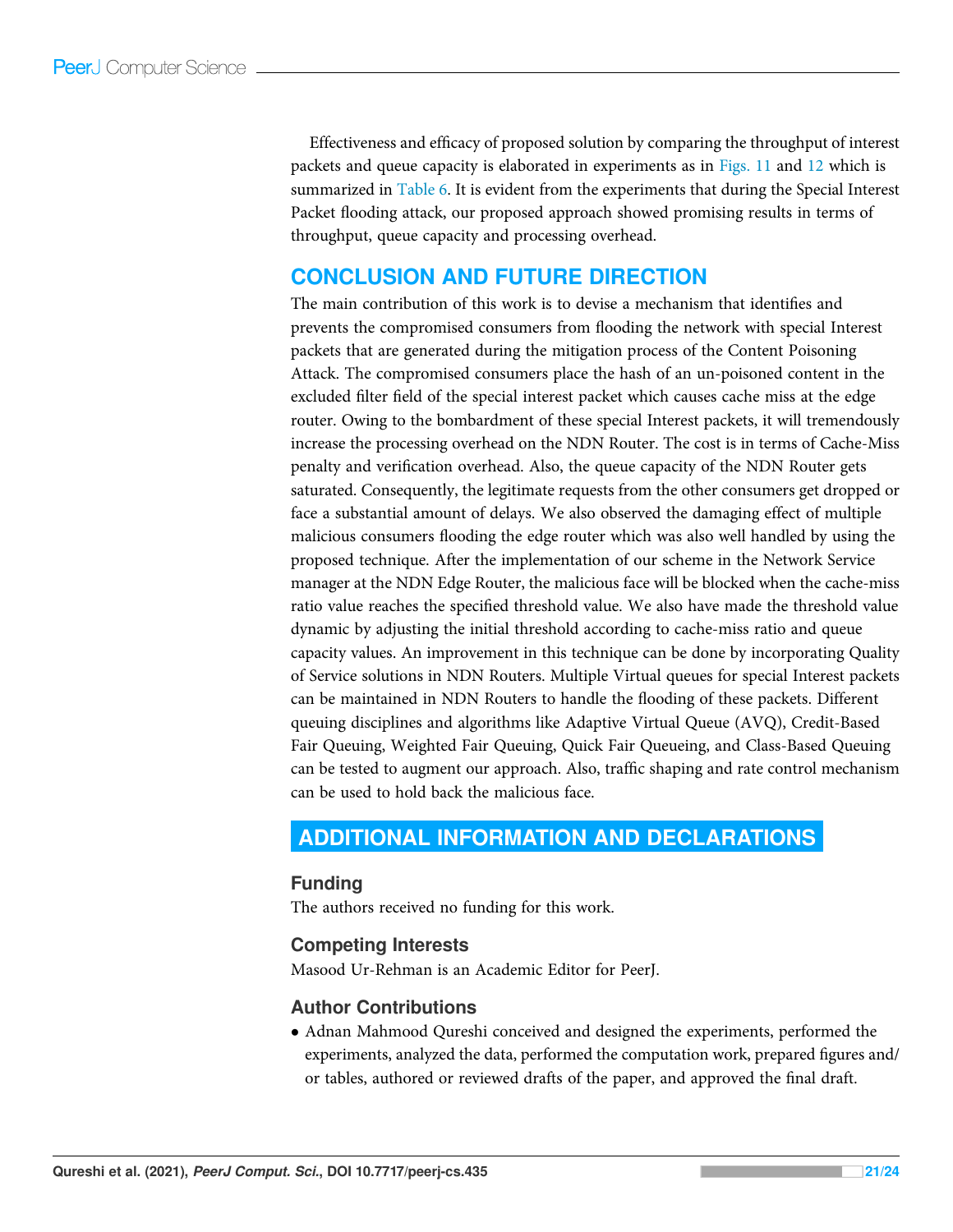- Nadeem Anjum conceived and designed the experiments, analyzed the data, performed the computation work, prepared figures and/or tables, authored or reviewed drafts of the paper, and approved the final draft.
- Rao Naveed Bin Rais conceived and designed the experiments, performed the computation work, authored or reviewed drafts of the paper, and approved the final draft.
- Masood Ur-Rehman performed the experiments, prepared figures and/or tables, authored or reviewed drafts of the paper, and approved the final draft.
- Amir Qayyum analyzed the data, authored or reviewed drafts of the paper, provided the logistics to perform experiments, and approved the final draft.

# Data Availability

The following information was supplied regarding data availability:

Code is available at Figshare:

Qureshi, Adnan (2021): MyNDNSim.zip. figshare. Software. DOI 10.6084/m9.figshare. 13587650.v1.

# **REFERENCES**

- Ahlgren B, Dannewitz C, Imbrenda C, Kutscher D, Ohlman B. 2012. A survey of informationcentric networking. IEEE Communications Magazine 50(7):26–36 DOI 10.1109/MCOM.2012.6231276.
- Benmoussa A, Tahari AEK, Kerrache CA, Lagraa N, Lakas A, Hussain R, Ahmad F. 2020. MSIDN: mitigation of sophisticated interest flooding-based DDOS attacks in named data networking. Future Generation Computer Systems 107(7):293–306 DOI 10.1016/j.future.2020.01.043.
- Benmoussa A, Tahari AEK, Lagaa N, Lakas A, Ahmad F, Hussain R, Kerrache CA, Kurugollu F. 2019. A novel congestion-aware interest flooding attacks detection mechanism in named data networking. In: 2019 28th International Conference on Computer Communication and Networks (ICCCN), 29 July–1 Aug. 2019, Valencia, Spain. 1–6.
- DiBenedetto S, Papadopoulos C. 2016. Mitigating poisoned content with forwarding strategy. In: 2016 IEEE Conference on Computer Communications Workshops (INFOCOM WKSHPS). Piscataway: IEEE, 164–169.
- Gao M, Wang K, He L. 2018. Probabilistic model checking and scheduling implementation of energy router system in energy internet for green cities. IEEE Transactions on Industrial Informatics 14(4):1501–1510 DOI 10.1109/TII.2018.2791537.
- Gasti P, Tsudik G, Uzun E, Zhang L. 2012. DoS & DDoS in named-data networking. In: Proceedings - International Conference on Computer Communications and Networks, ICCCN, Nassau, Bahamas. 1–7.
- Ghali C, Tsudik G, Uzun E. 2014a. Needle in a haystack: mitigating content poisoning in named-data networking. In: NDdSS Symposium, 23 February 2014, San Diego, CA, USA.
- Ghali C, Tsudik G, Uzun E. 2014b. Network-layer trust in named-data networking. ACM SIGCOMM Computer Communication Review 44(5):12–19 DOI 10.1145/2677046.2677049.
- Hassanein H, Zulkernine M. 2015. A survey of security attacks in information centric networking. IEEE Communications Surveys & Tutorials 17(1):1–5 DOI 10.1109/COMST.2015.2406352.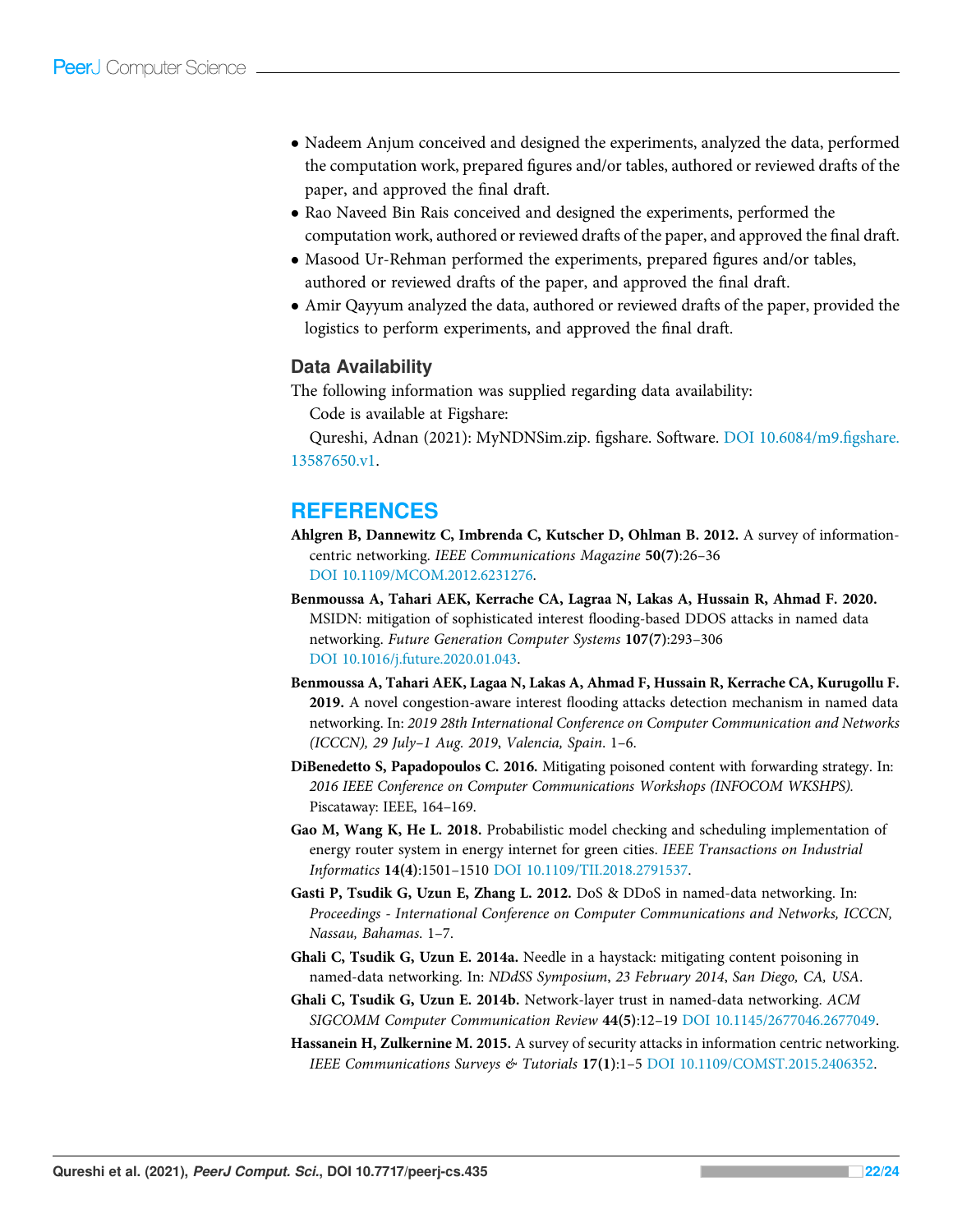- Hu X, Gong J, Cheng G, Zhang G, Fan C. 2018. Mitigating content poisoning with name key based forwarding and multipath forwarding based in band probe for energy management in smart cities. IEEE Access 6:39692–39704.
- Jacobson V, Smetters DK, Thornton JD, Plass MF, Briggs NH, Braynard RL. 2009. Networking named content. In: Proceedings of the 5th International Conference on Emerging Networking Experiments and Technologies, CoNEXT '09. New York: Association for Computing Machinery, 1–12.
- Kim D, Bi J, Vasilakos A, Yeom I. 2017. Security of cached content in NDN. IEEE Transactions on Information Forensics and Security 12(12):2933–2944 DOI 10.1109/TIFS.2017.2725229.
- Kim D, Nam S, Bi J, Yeom I. 2015. Efficient content verification in named data networking. In: Proceedings of the 2nd ACM Conference on Information-Centric Networking, ACM-ICN '15. New York: Association for Computing Machinery, 109–116.
- Kumar N, Singh AK, Aleem A, Srivastava S. 2019. Security attacks in named data networking: a review and research directions. Journal of Computer Science and Technology 34(6):1319–1350 DOI 10.1007/s11390-019-1978-9.
- Nam S, Kim D, Yeom I. 2015. Content verification in named data networking. In: 2015 International Conference on Information Networking (ICOIN). 414–415.
- Nguyen T, Marchal X, Doyen G, Cholez T, Cogranne R. 2017. Content poisoning in named data networking: comprehensive characterization of real deployment. In: 2017 IFIP/IEEE Symposium on Integrated Network and Service Management (IM). Piscataway: IEEE, 72–80.
- Qureshi AM, Anjum N. 2020. Detection of malicious consumer interest packet while mitigating content poisoning attack with name-key based forwarding and multipath forwarding based inband probe. In: 2020 International Conference on UK-China Emerging Technologies (UCET). Glasgow: University of Glasgow, 1–4.
- Ribeiro I, Rocha A, Albuquerque C, Guimarães F. 2016. Content pollution mitigation for content-centric networking. In: 2016 7th International Conference on the Network of the Future (NOF), 16–18 November 2016, Búzios, Rio de Janeiro, Brazil. 1–5.
- Spring N, Mahajan R, Wetherall D, Anderson T. 2004. Measuring ISP topologies with rocketfuel. IEEE/ACM Transactions on Networking 12(1):2–16 DOI 10.1109/TNET.2003.822655.
- Tarkoma S, Ain M, Visala K. 2009. The publish/subscribe internet routing paradigm (PSIRP): designing the future internet architecture. In: Tselentis G, ed. Towards the Future Internet. Amsterdam: IOS Press, 102–111.
- Tourani R, Misra S, Mick T, Panwar G. 2018. Security, privacy, and access control in information-centric networking: a survey. IEEE Communications Surveys Tutorials 20(1):566–600 DOI 10.1109/COMST.2017.2749508.
- Ullah SS, Ullah I, Khattak H, Khan MA, Adnan M, Hussain S, Amin NU, Khattak MAK. 2020. A lightweight identity-based signature scheme for mitigation of content poisoning attack in named data networking with internet of things. IEEE Access 8:98910–98928 DOI 10.1109/ACCESS.2020.2995080.
- Wang Y, Qi Z, Lei K, Liu B, Tian C. 2017. Preventing bad content dispersal in named data networking. In: Proceedings of the ACM Turing 50th Celebration Conference - China, ACM TUR-C '17. New York: Association for Computing Machinery.
- Wein JM, Kloninger JJ, Nottingham MC, Karger DR, Lisiecki PA. 2007. Content delivery network (CDN) content server request handling mechanism with metadata framework support. US Patent 7,240,100. Available at https://patents.google.com/patent/US7240100B1/en.